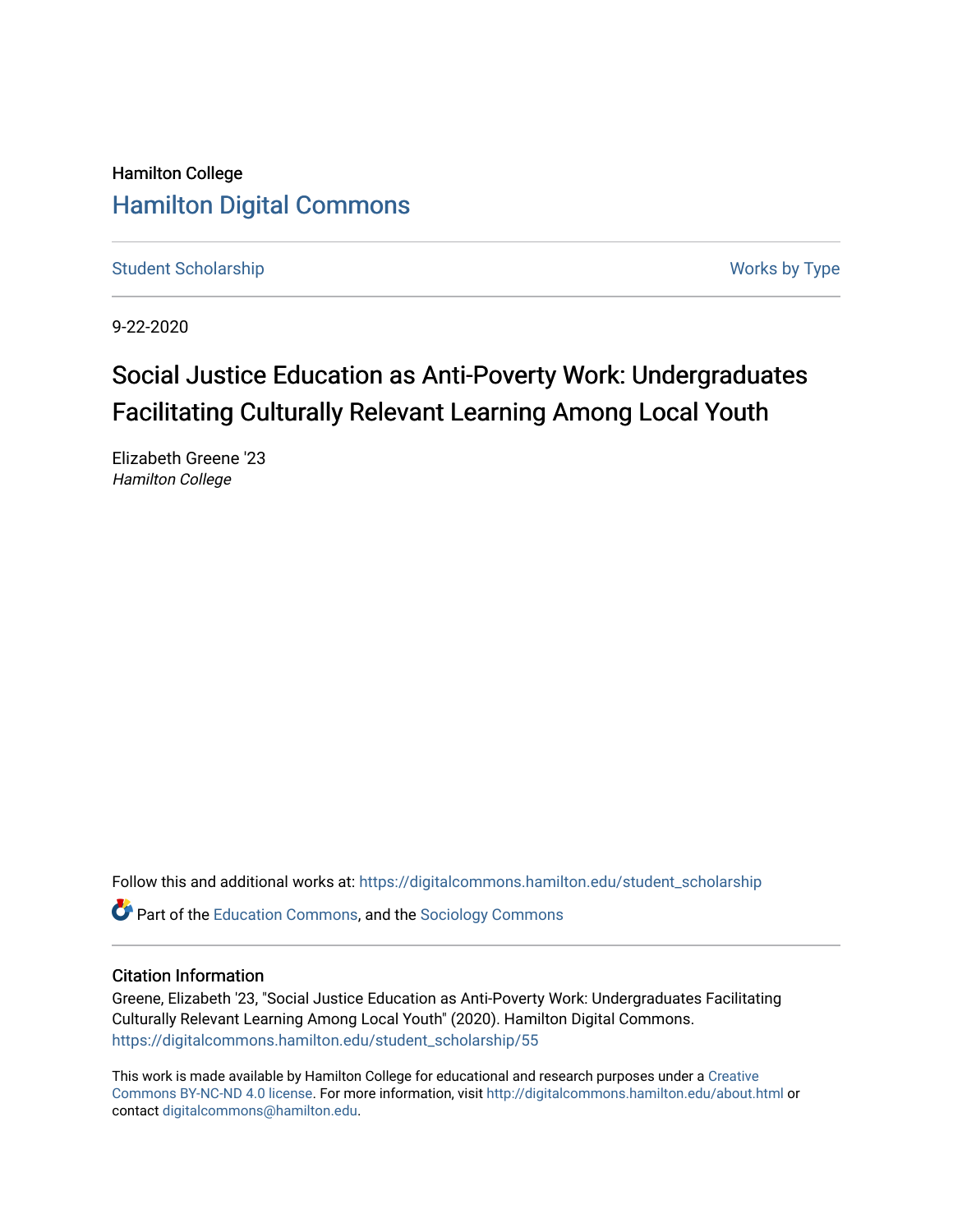## **Social Justice Education as Anti-Poverty Work:**

## **Undergraduates Facilitating Culturally Relevant Learning Among Local Youth**

**By**

**Liza Greene**

### **In Fulfillment of the Summer Levitt Research Fellowship**

**July 2020**

**Acknowledgments:**

**Under the Supervision of Professor Meredith Madden**

**With Research Team Donna Le and Riley Nichols**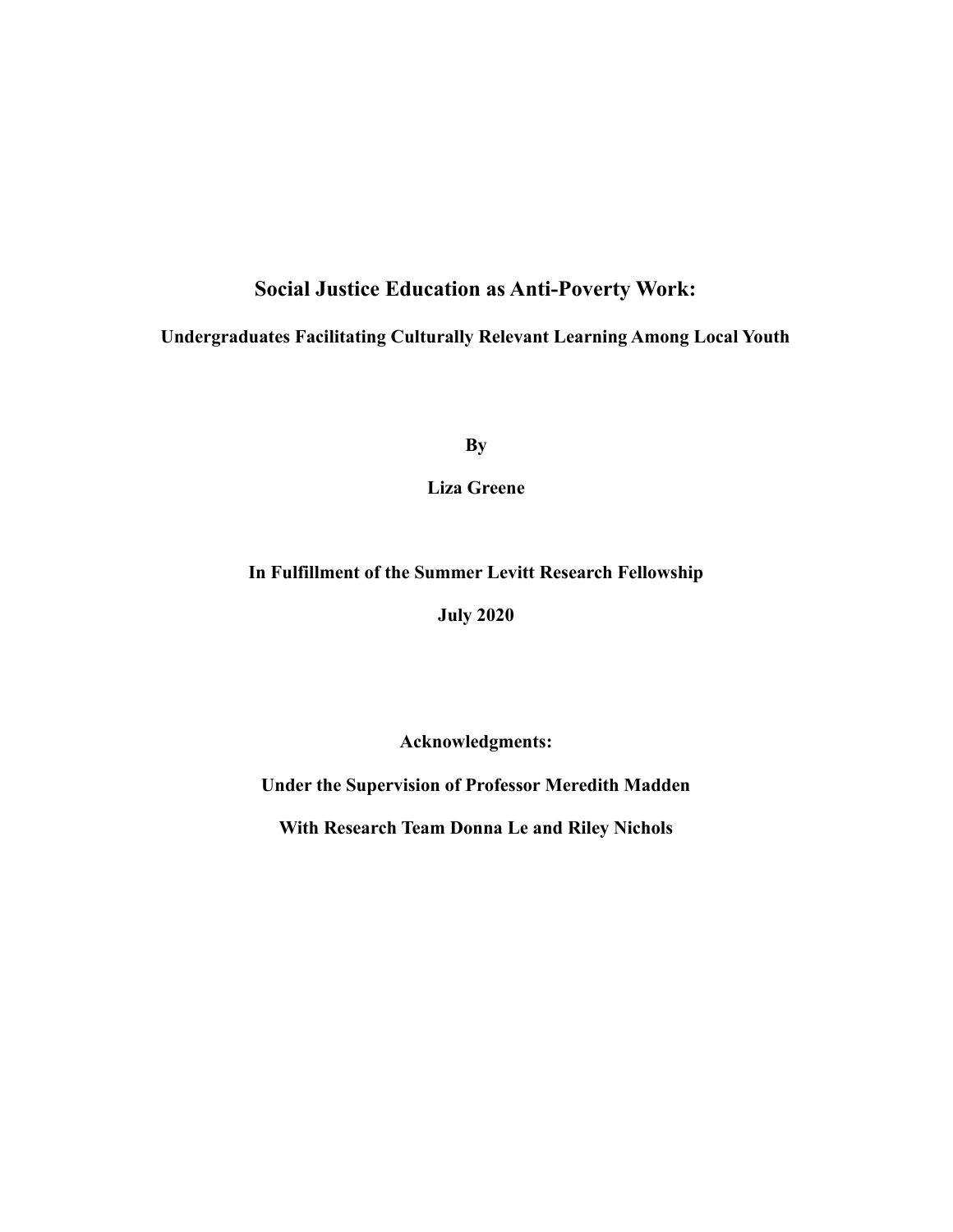#### **Introduction**

Education has traditionally operated on the value of educator knowledge and student ability to comprehend the delivery of that knowledge. As a result, education continues to drift further from its so-called platform as the 'great equalizer' -- driving the inequality gap and leaving many students behind. In the past few decades, social justice based education has gained recognition as a means to resist this digression among students. As opposed to focusing lesson plans upon a concrete curriculum, social justice based learning is student-centered and minimizes the potential for students to be left behind as an outcome of their positionality. This research studies social justice education as a critical instrument in anti-poverty work. The project specifically calls attention to how social justice can be implemented through literacy based lessons that engage students with hands-on activities as well as one another. Congruently, the project seeks to understand community partnerships by examining how experiential learning within college classrooms better connects undergraduate students to nearby towns and schools.

Based on previous social justice research, there is a rising commitment to make education more universally accessible and applicable to all students. By grounding lesson plans in methods more culturally relevant (Ladson-Billings 1995; Gay 2010) to student life, studies (O'Meara 2017) have found that students are more likely to have long-term positive outcomes. Literacy based activities, in particular, have proven to yield higher rates of classroom participation at all ages by providing a platform for student expression at a personal comfort level (Cairney & Breen 2017). Across all social justice research, there is a call for experiential learning as a channel for critical reflexivity and identity awareness raising (Akella 2010). Experiential learning has been deemed especially crucial for future educators as the demand for field experience (Coffey 2010) grows.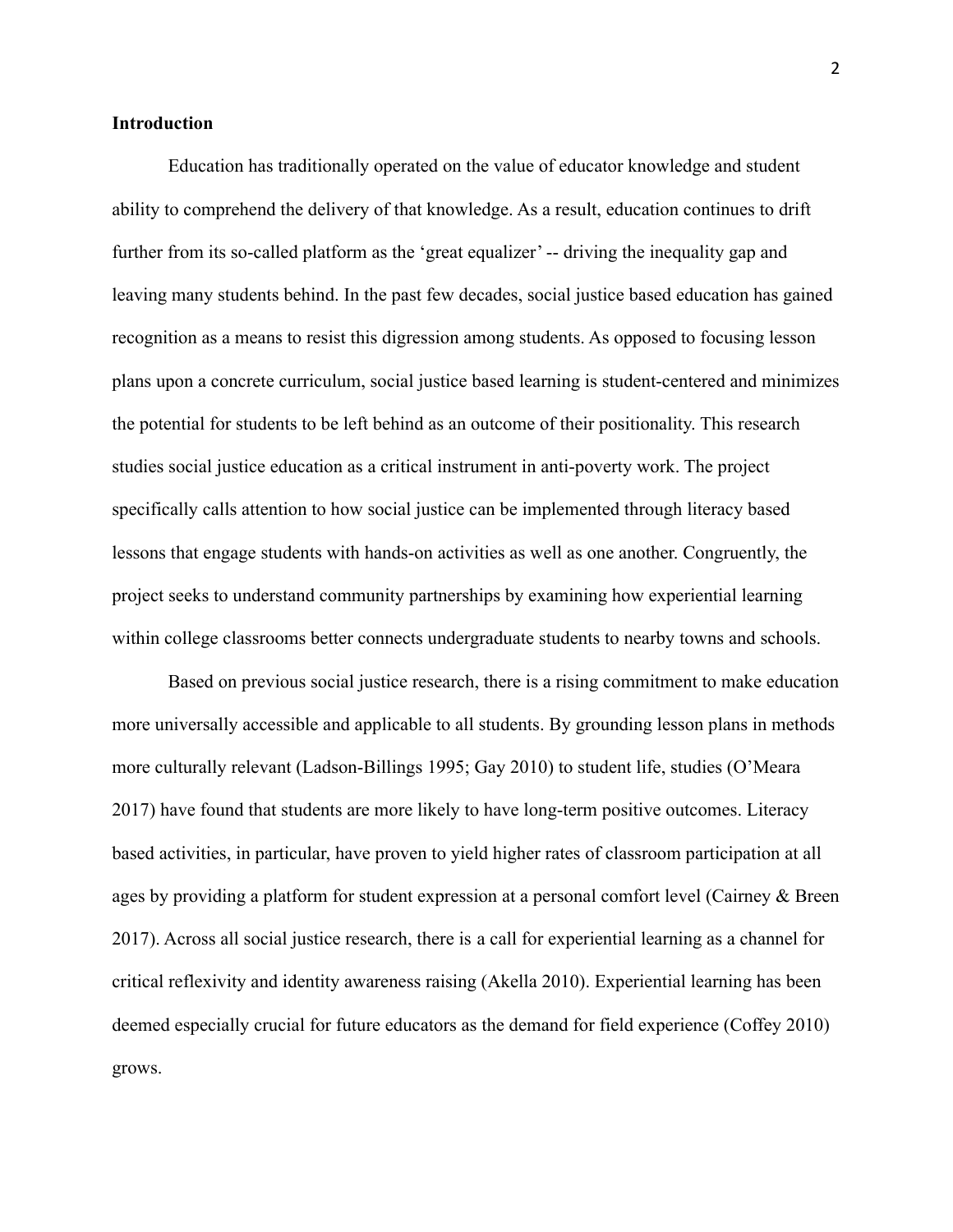This research aims to further understand the impact of culturally relevant pedagogy and how it deviates from what we currently know about traditional education practices. This project looks to illuminate how educator-to-student relationships emerge when curriculum shifts to have a more student-centered foundation. Finally, this research hopes to further unravel the correlation between literacy-based activities and student expression as well as discover how these particular social justice based lessons contribute to the fight against poverty.

#### **Background**

The field of 30 potential participants was drawn from two education courses at the small private college in central New York. The two courses each had a component on the syllabus which prompted the undergraduate students to partner with the nearby communities through conducting a social justice based group facilitation. The study analyzed undergraduates' involvement with experiential learning as they put their own understandings from the education courses into action in local schools, libraries and community organizations. The facilitation assignment required the undergraduates to create and facilitate social justice enriched activities through a literacy-based format.

The participants partnered with a total of 6 sites, all of which are geographically located in local communities near the college in central New York. Of the sites, two were high schools; high school A is situated in a small urban school district while High School B is located in a small rural school district. Another site, Early Education Center A, partners with a local elementary school and provides after school care to young children in the area. One group of participants facilitated an activity at a local library with a group of students ranging from middle to high school. Two sites are nonprofit organizations that provide after school programs; at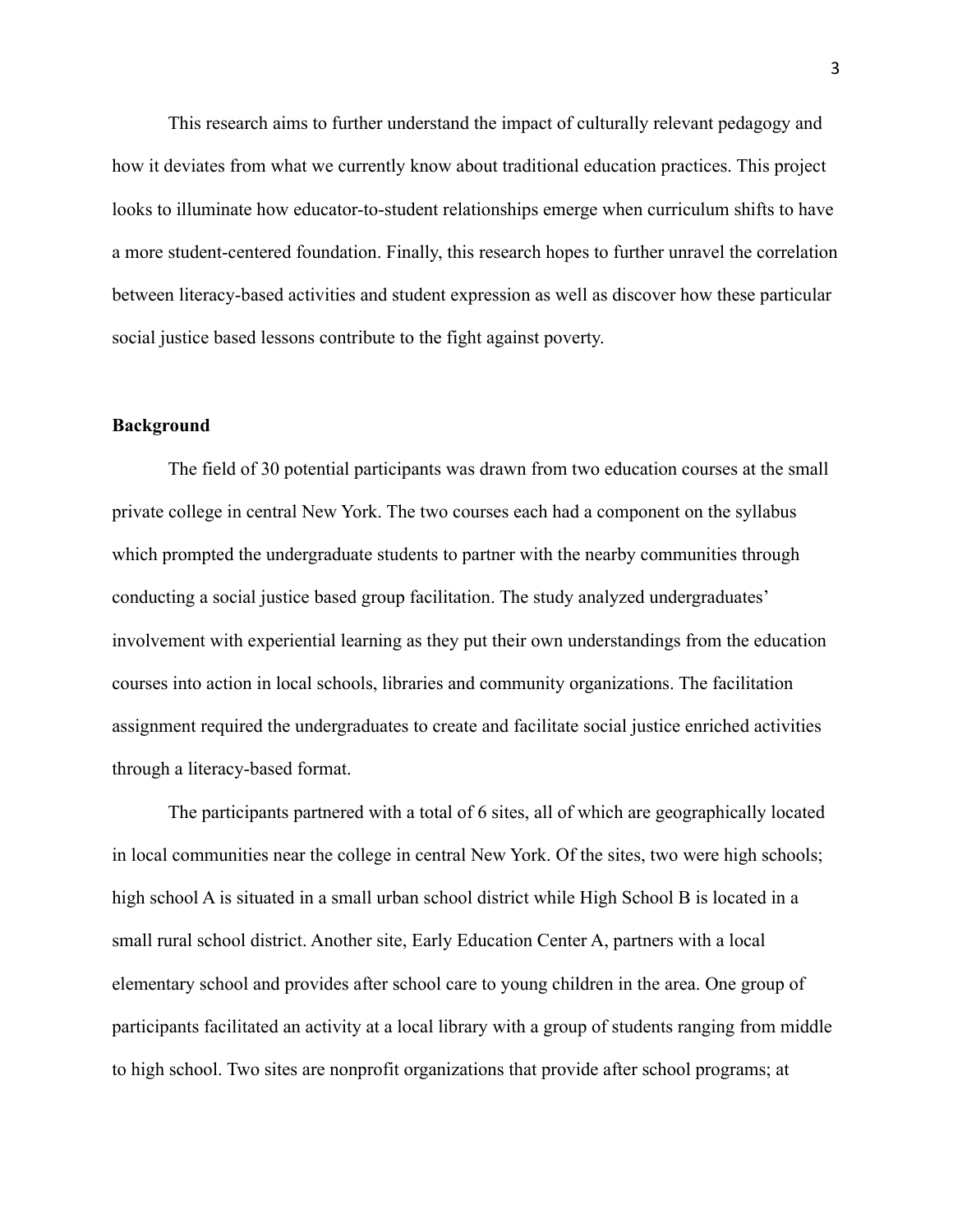Afterschool Program A, the participants worked with high school students and at Afterschool Program B the participants worked with a range of students from elementary to high school age.

#### **Literature Review**

#### *Theoretical Framework*

This research utilizes a culturally relevant theoretical framework which draws on the theory and praxis of Gloria Ladson-Billings' (1995) *Culturally Relevant Pedagogy*, Geneva Gay's (2010) *Culturally Responsive Teaching*, and research implementing both theorists' scholarship in *Culturally Relevant Education (CRE)* (Aronson & Laughter 2016). Contemporary research (Borrero 2016; Borrero 2017; Brown et al. 2019) highlights this practice as an instrumental tool in disrupting traditionally one-dimensional curriculums to further embody social justice and identity consciousness within the classroom. Culturally Relevant Pedagogy was originally outlined with 3 objectives: students must experience academic success beyond test scores, students must develop "cultural competence," and students must develop a critical consciousness to question and challenge the existing norms of society (Ladson-Billings 1995). Gay (2010) expanded upon this idea, coining her own theory, Culturally Responsive Teaching, where she focused on the educators role in making learning more relevant and effective for students. Culturally Relevant Education (Aronson & Laughter 2016) draws on both strands of educational research by Ladson-Billings (1995) and Gay (2010) to acknowledge the call for more evidence assessing the relationship of these theories with student outcomes.

Contemporary research applies all three theorists' scholarships on cultural relevance. One study (Borrero, Ziauddin & Ahn 2017) with a group of K-12 educators revealed the complexities with teaching in modern America; participants reflected upon their challenges with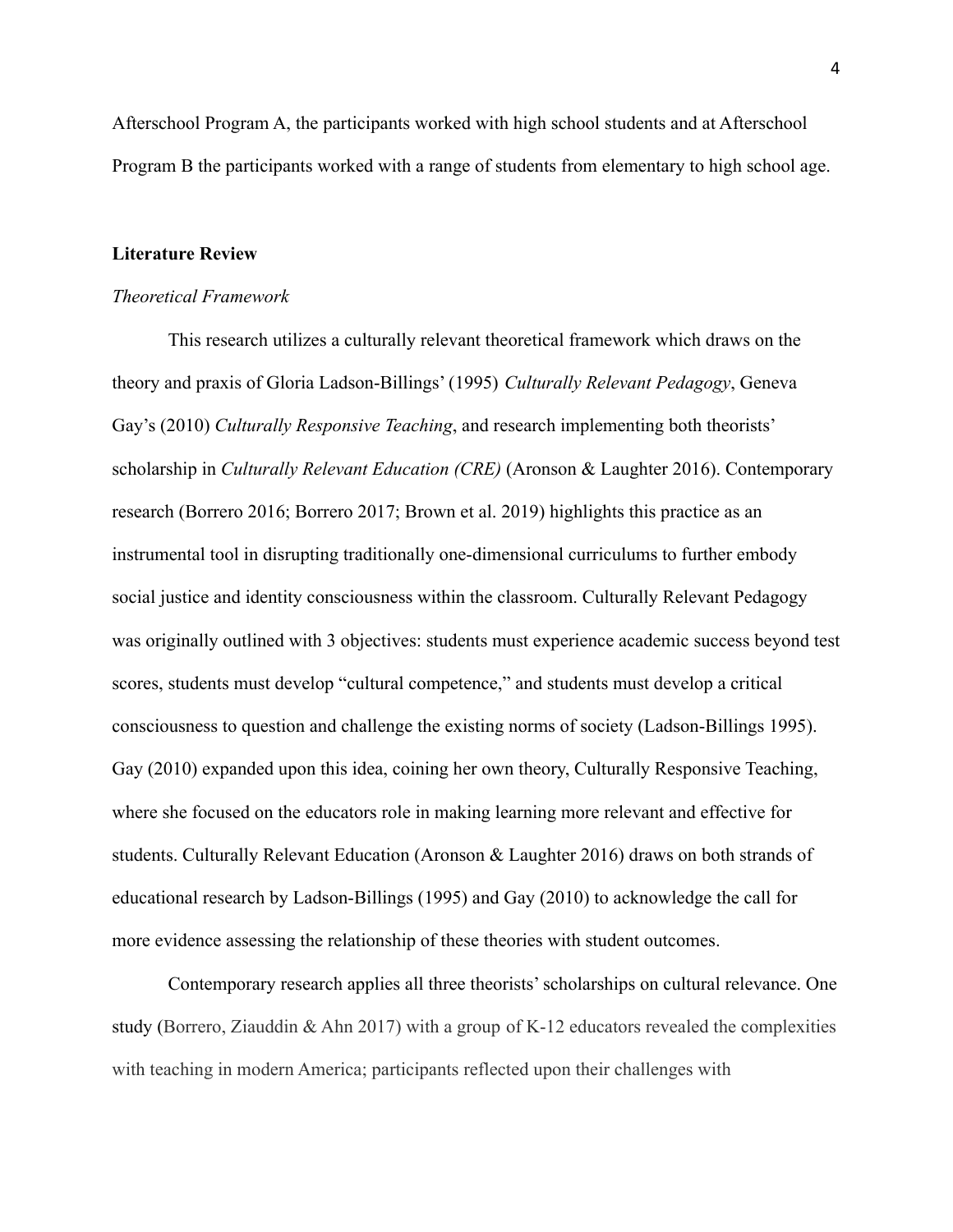implementing "culturally relevant" teaching styles while also meeting the demands to teach in a way that directly leads students to score high on exams. Another recent study (Brown, Boda, Lemmi & Monroe 2019) examines the implementation of CRE in STEM subjects specifically, discovering an overall lack of research regarding this intersection with subjects less centered around literature. However, the findings proved that CRE has potential to be applied to any field of education as all learning activities require relevant contexts for all students.

#### *Student Agency*

A culturally relevant pedagogy calls for lesson plans that empower individual students and foster a community environment through applicable methods. The study's findings draw on different components of student agency: educators are responsible for both valuing student interests and unique identities while simultaneously providing a platform for self-expression and discovery.

A significant amount of contemporary research focuses on the former: the centering of students (Saltmarsh & Zlotkowski 2011) with attention to individuality through relevant literacy based activities. In the past few decades, there has been a shift in demographics to bring more nontraditional and underserved students to educational institutions across age groups, prompting the call for "learner centered education" (Saltmarsh & Zlotkowski 2011) and "democratic classrooms" (Cooper & Gause 2007) which acknowledge identity difference and student empowerment as a key aspect of social justice learning. Both student centered environments directly stem from Ladson-Billings (1995) concept of culturally relevant pedagogy in which she claims lesson plans must evolve to meet the demands of a constantly changing society. Additionally, there has also been a call for "Civic Learning Pedagogy" (O'Meara 2017),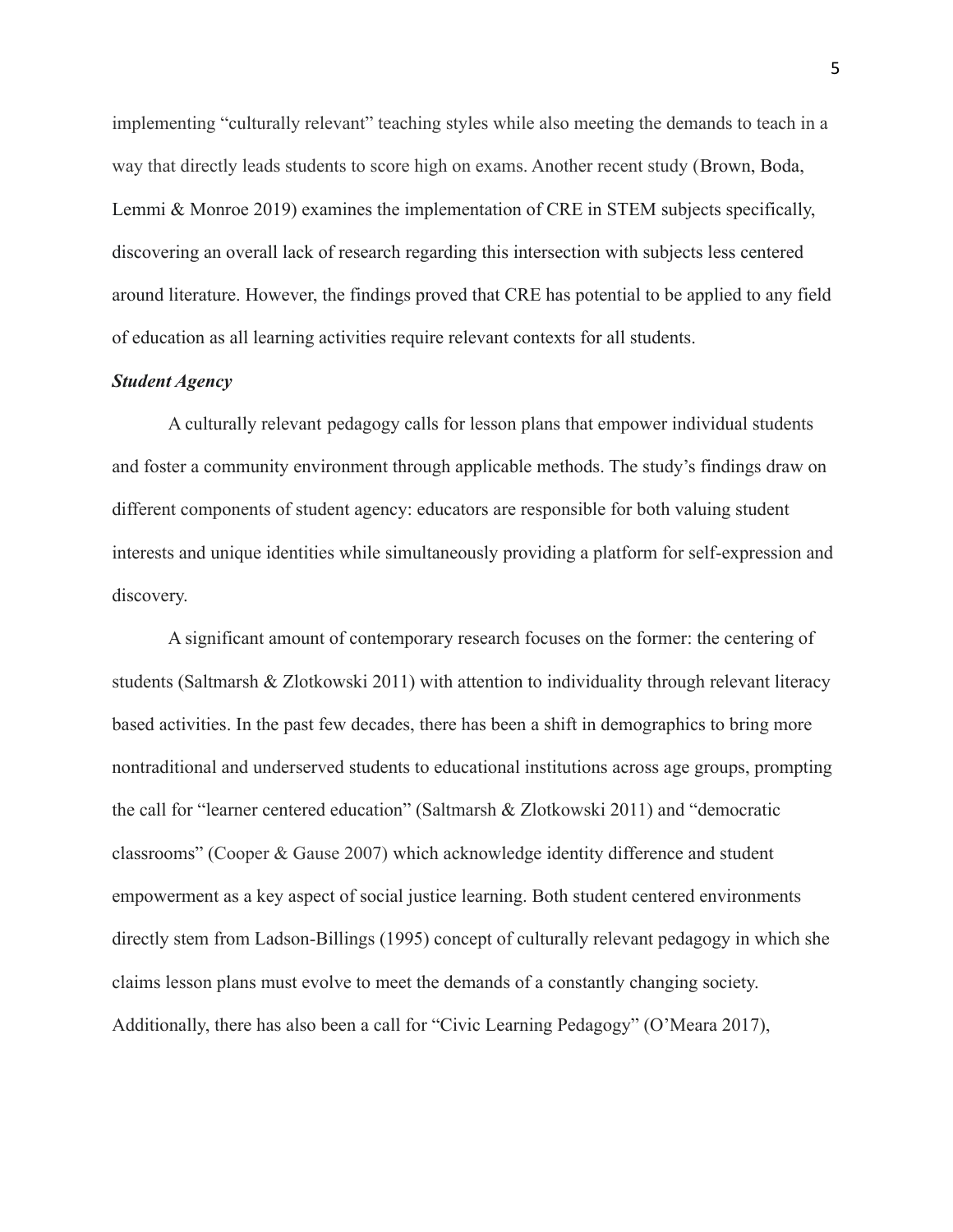illuminating how some agency over their learning experiences generates students that are better equipped with tools to critique the status quo and foster change within society.

Other contemporary studies (Bell et al. 2008; Dunkerly‐Bean et al. 2017) focus specifically on the power of self-expression, active engagement, and occasional discomfort (Cairney & Breen 2017) through literacy based activities. *The Storytelling Project* (Bell, Roberts, Irani & Murphy 2008) created a curriculum in which students had the platform to share a series of stories through writing-- prompting students to consider what we gain as a society through listening to others and, contrastingly, what we might lose when we fail to hear marginalized voices. Another study examines student understanding through aesthetic experiences (Dunkerly‐Bean, Bean & Summers 2017) finding children's literature, art and theater to be highly effective in young students' understanding of social justice issues.

#### *Educator & Student Relationships*

Studies on community partnerships within social justice education (Parsons 2005; Bentley & Hendricks 2018) reveal a main theme to be the significance of connection between educator and student and the process of trust building. This theme seems particularly fitting with Gay's theory of culturally responsive teaching (2010) as she calls for educators to spend more time critically reflecting on their own positionalities in an effort to create a more just and unbiased classroom environment.

The participants in this study are occupying the role of the educator, but are also students themselves at a nearby undergraduate college. The study *Doing Poverty* (Steck, Engler, Ligon, Druen & Cosgrove 2011) specifically focused on this age group of undergraduates; they conducted a simulation to help the college students understand the realities and everyday experiences of living in poverty. Educators must partake in "culturally relevant caring" (Parsons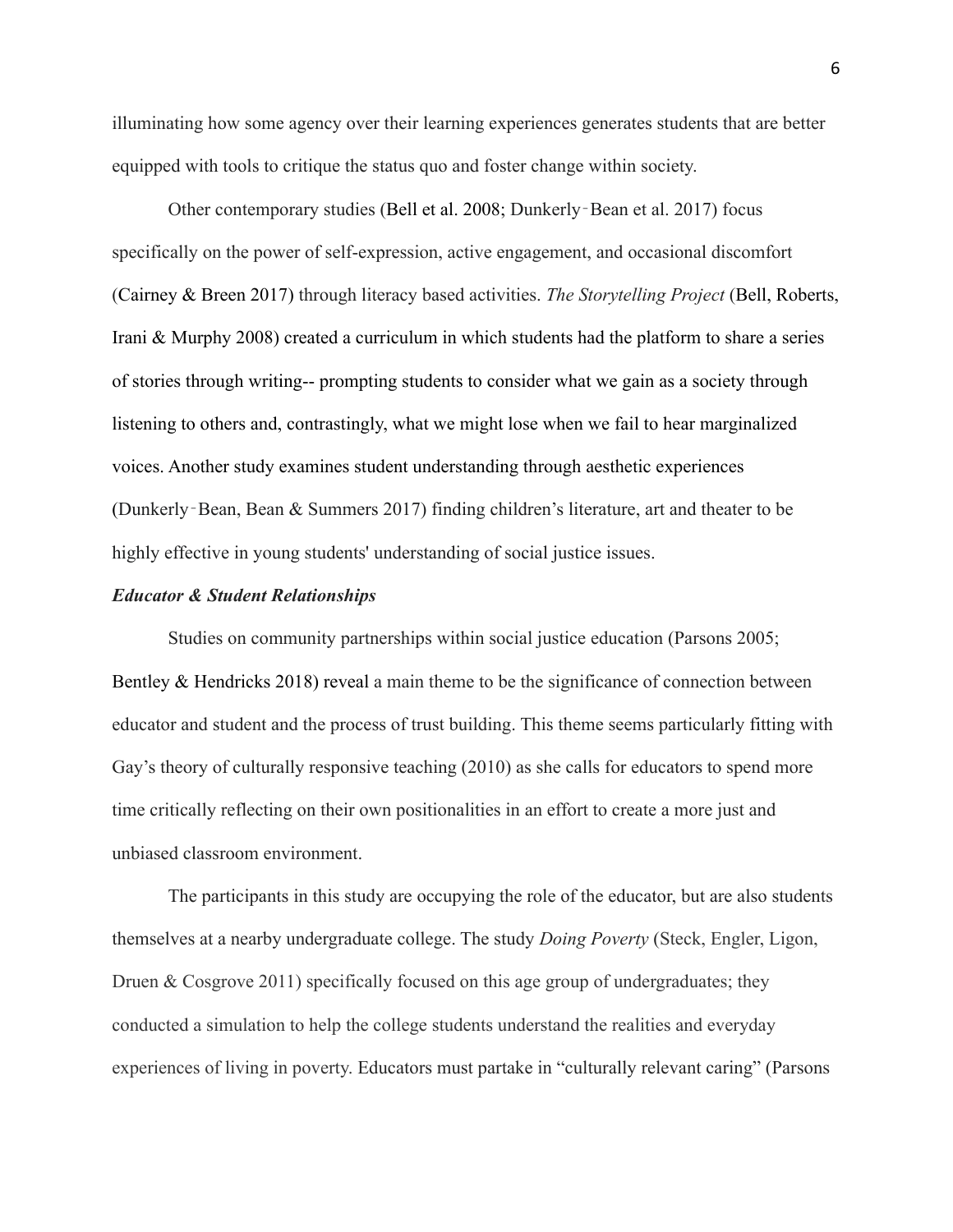2005) in order to teach effectively and foster a classroom space where students feel understood and valued. Other studies (Taylor, Lorin, & Milosh 2019; Scherff 2012) offer resources for researchers and teachers to better embrace diversity in the classroom while cultivating critical literacy among students as a tool to challenge inequality and the status quo. One elementary school implemented a school-wide literacy project with a local university to examine the significance of community partnerships (Bentley & Hendricks 2018). Community partnerships emerged as a recurring discussion throughout the interviews as participants reflected upon their own interaction with culturally relevant education as they became more aware of their surrounding communities.

#### *Experiential Learning*

Research on experiential learning (Coffey 2010; Teixeira-Poit, Cameron & Schulman 2011) largely illuminates the benefits of experiential learning both from the participant perspective as well as the outcomes of the youth with whom they were working. One study (Akella 2012) directly applied David Kolb's experiential theory (1984) finding it essential that educators are both wary of their own as well as their student's positionality in order to adopt suitable lesson plans that fit their needs and independent goals. Another article: *"They taught me": The benefits of early community-based field experiences in teacher education*, expands upon this idea by outlining how theory performs differently across varying student populations; consequently it is necessary for educators to partake in field experience prior to teaching to develop skills that allow them create amenable lesson plans and adjust as needed to different student groups (Coffey 2010). From the student's standpoint, experiential learning is critical to the broadening of perspectives beyond the notions of right versus wrong (Teixeira-Poit, Cameron & Schulman 2011); there needs to be a shift in education that not only recognizes different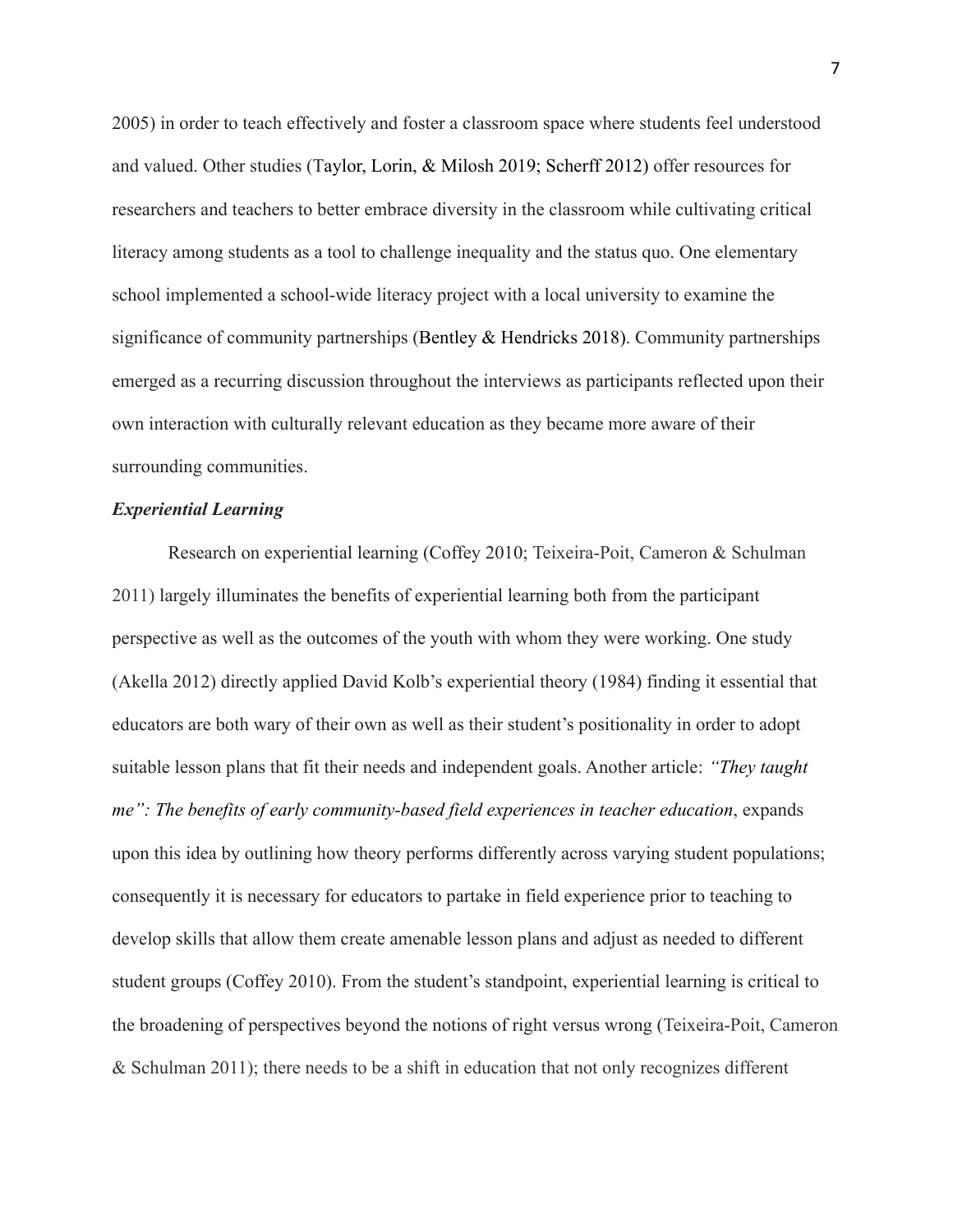learning habits, but also values these contrasts and encourages students to dive deeper into culture relevant to them. Experiential learning creates a space for reflexivity (Tiessen 2018), as a result students leave the classroom better equipped to understand ethical issues and spark social change.

#### **Methods**

Over the course of this research project, a variety of methods were used to gain the trust and contribution of participants while also achieving an abundance of in depth data to analyze. For the participant recruitment process, a total of 30 participants were recruited through email. This field of potential participants was composed of former undergraduate students at a small private college located in central New York. Of the 30 participants, 27 initially responded, for which documents were then electronically shared to conduct the email interview process. Electronic interviews were chosen as the data collection method for this project with the goal of collecting detailed interview responses from participants as well as an opportunity to ask follow-up questions. Of the 27 participants who initially responded, 22 participants entirely completed the interview process.

The research team utilized emic line by line coding to prepare the data for analysis. There was a second coder across all of the data sets to help eliminate the chance of bias. From the coding process, the research team combined individual code charts to determine the most recurring patterns across all participants and sites. The data was then examined to look for themes which the researchers then individually analyzed.

#### *Researcher Positionality*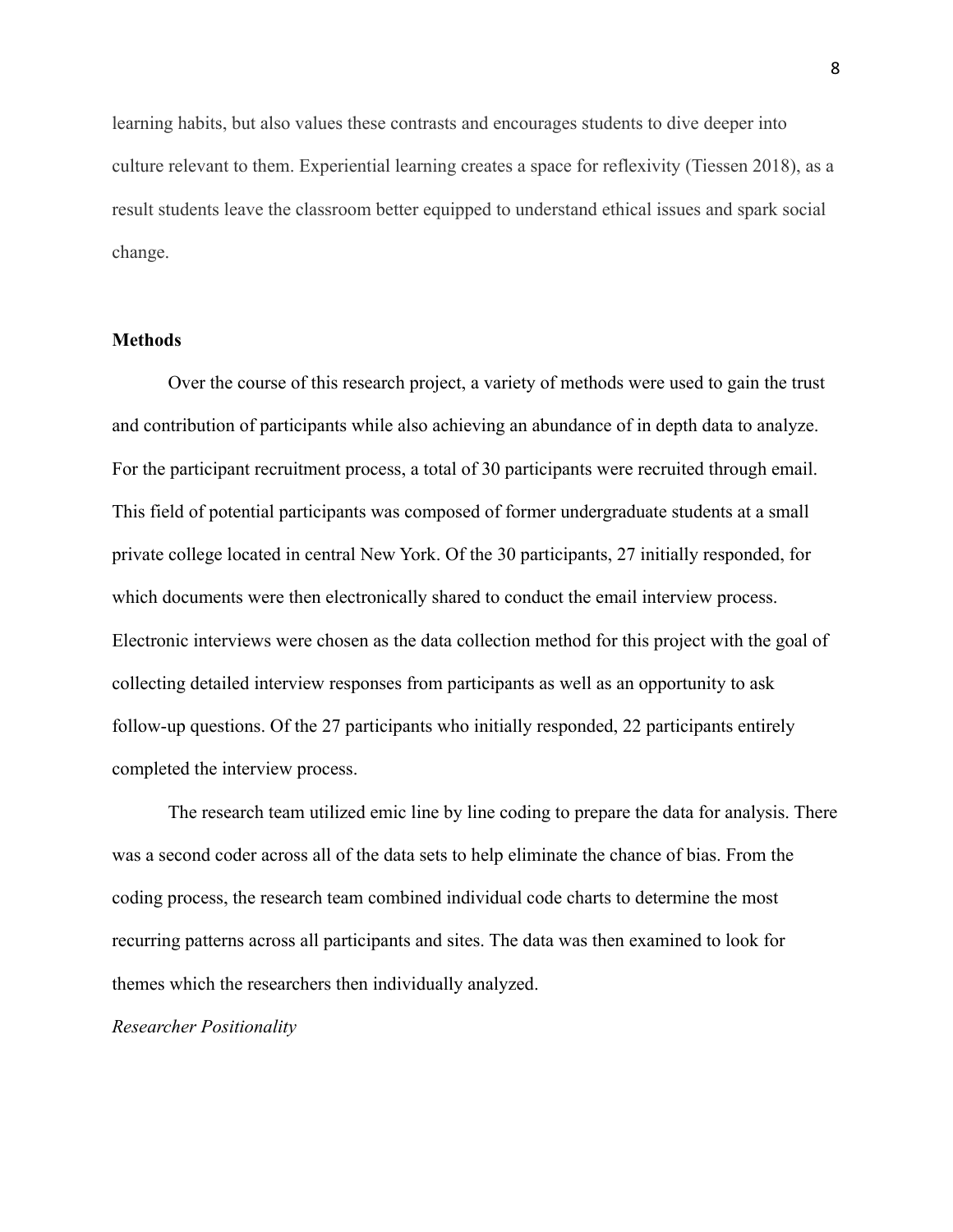I identify as a white, middle to upper class female undergraduate student currently attending the same small private college as the research participants. I am interested in this research because I believe social justice education is critical to fostering more engaged and aware young adults who challenge the inequities of contemporary society. As a peer to the participants, my position appeared to help break down the initial barrier between researcher and participant. I shared personal connections with participants previous to the project which devised a foundation of trust and established a comfortable rapport. However, I also recognize how this identity could serve as a limitation to participants who hoped to retain greater anonymity throughout the process. Additionally, it is likely that my identities influenced my view when examining low-income spaces. As an upper to middle class, White individual, I recognize that my own experiences may be very different than those of the participants or the local students they worked with. It was crucial in this research to not allow my own positionality to skew the manner in which I analyzed the data. Our research group needed to acknowledge how our own positionalities may have affected how we understood and analyzed individuals' experiences.

#### **Findings and Discussion**

The themes: *Valuing of Students' Interests and Identities with Relevant Literacy-Based Activities; Fostering Student Self-Expression Through Literacy-Based Activities; Significance of Connection and Trust Building Between Students and Undergraduates; Value of Experiential Learning.* The themes highlight the significance of educator-to-student relationships and student agency in social justice education as perceived by the research participants. The repetitive nature of these themes across all sites and interviews speaks to how influential cultural relevance is in fostering positive student outcomes across education.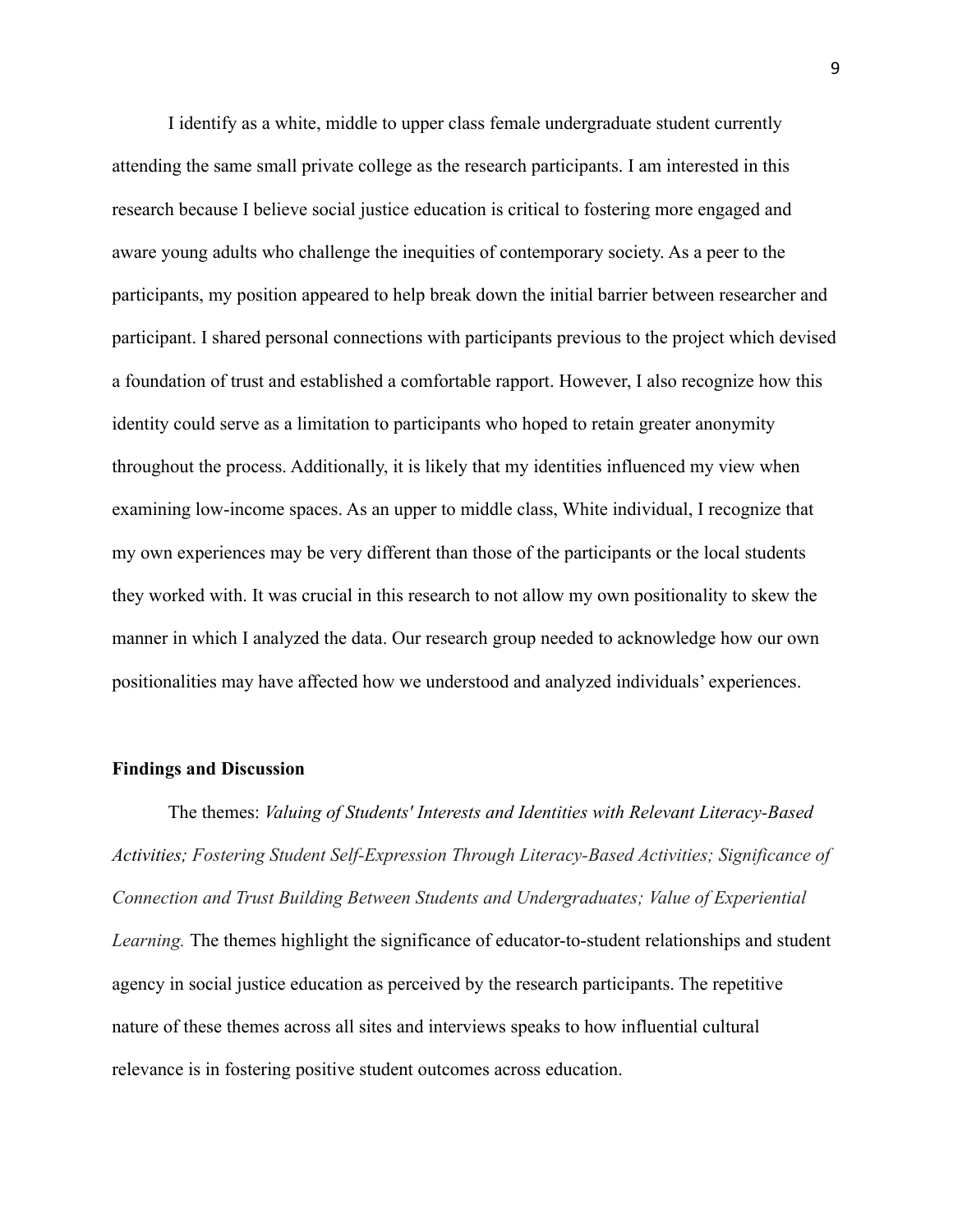#### *Valuing of Students' Interests and Identities with Relevant Literacy-Based Activities*

The first theme in the research is valuing of students' interests and identities with relevant literacy-based activities. Across 22 participants, this theme showed up in 18 interview responses. The theme was noted across all sites, but was specifically prominent at two: Childhood Education Center A and High School A.

Based on the undergraduate participants' findings and regardless of varying lesson goals, all social justice education begins with first creating a bridge to connect experiences both inside and outside of the classroom. When beginning the process of creating a lesson, almost all of the participants recalled an initial goal to construct an activity that was both relevant and interesting to the students through expanding upon already familiar experiences. The participants felt it was critical to give the students agency by creating a collaborative learning environment where students not only took part in the activity, but actually contributed to the structuring of it.

While the undergraduate participants catered their activities to each individual site, all of their activities had similar missions to empower students and their ideas while stimulating engagement and community. For a younger age group, like that of Childhood Education Center A, the participants reflected upon their early realization that they would not only need to construct a social justice lesson, but one that was accessible at the early childhood educational level. The participants managed to incorporate social justice pedagogy by asking the students to reflect upon and share about their own communities in an effort to create an understanding of how a community can mean many things. The participants were able to foster an engaged classroom environment among students as young as second grade by entering the process with a mission that focused on student interest and experience. Participant A reflected upon their group's objective "to create a lesson plan that allowed for students to use creativity and their own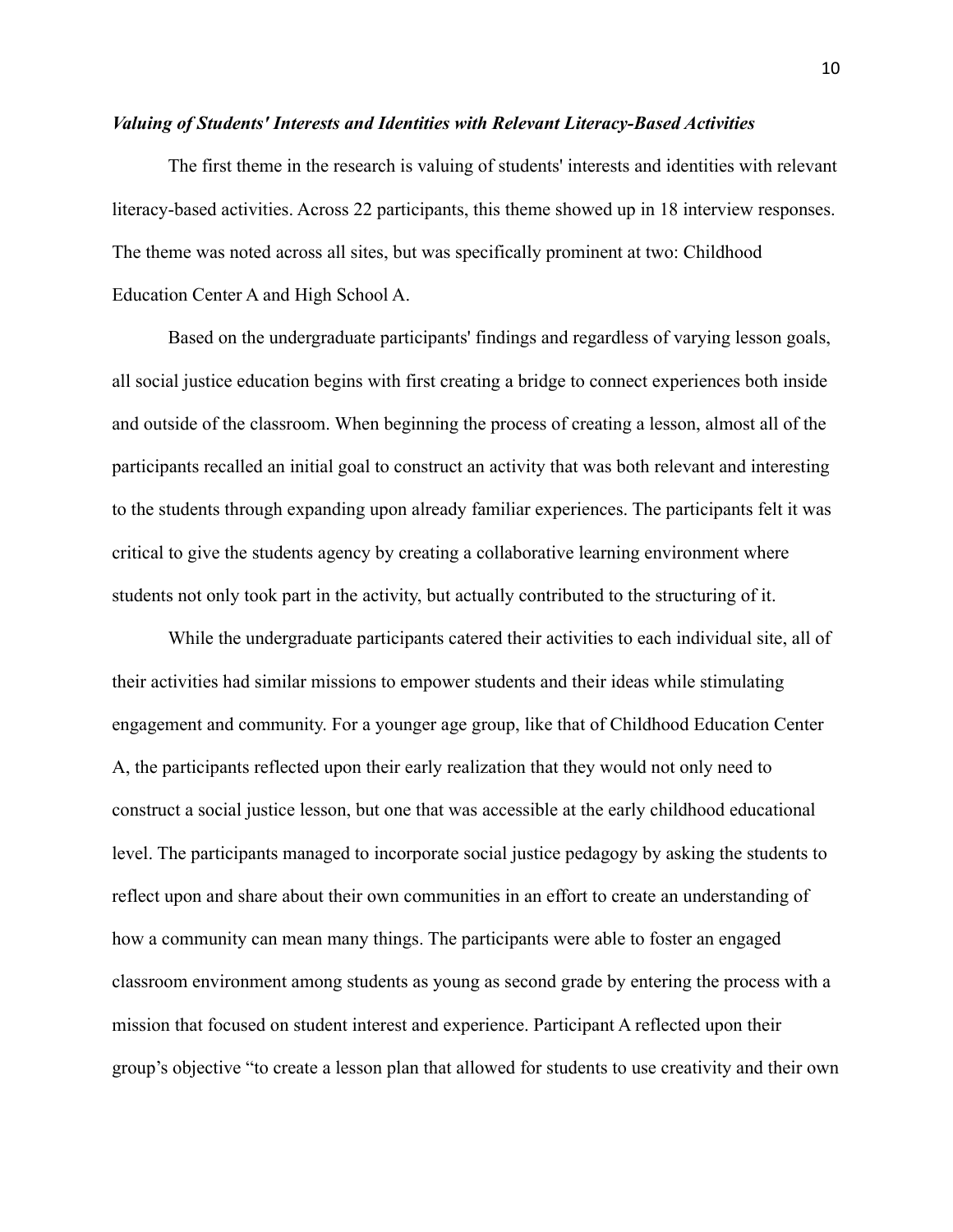lived experiences." Participant A felt this was an important goal because it reflected what they had learned in their college classroom about incorporating "students' lived experiences in social justice education" in an attempt to center personal reflexivity within learning.

For older age groups, like those at High School A, High School B, Local Library A and After School Program A, the participants achieved similar student engagement in social justice education through a more direct approach. When structuring a lesson plan, the participants at High School A were focused on cultivating difficult conversations through a familiar and relevant manner; they settled upon music as a medium to discuss mental health issues among teens. Participant B recalled:

It was relevant for the students. We picked songs that they knew and listened to outside of school so for many of them it wasn't the first time they were interacting with the lyrical text or watching the video. I do believe that students' familiarity with the content allowed for fruitful conversation and greater overall engagement. I believe a core aspect of socially just education is validating the students' culture in AND out of the classroom.

Through incorporating a relatable medium into their activity, the group of participants felt like they were able to alleviate some of the discomfort around mental health discourse and engage students in meaningful conversations.

This theme's prevalence across participants' interviews indicates how critical the centrality of student interest and lived experience is to creating culturally relevant pedagogy. Most traditional education is structured around a core curriculum which is usually facilitated in a one way transaction known as the *banking model of education* (Friere 1970) -- with a teacher delivering information and a student absorbing it. Social justice pedagogy challenges this narrative by creating a more mutualistic relationship between student and teacher; the teacher centers student experiences as a key component in comprehending theory and building community. The first step to this pedagogy is expressed in this specific theme: in order to foster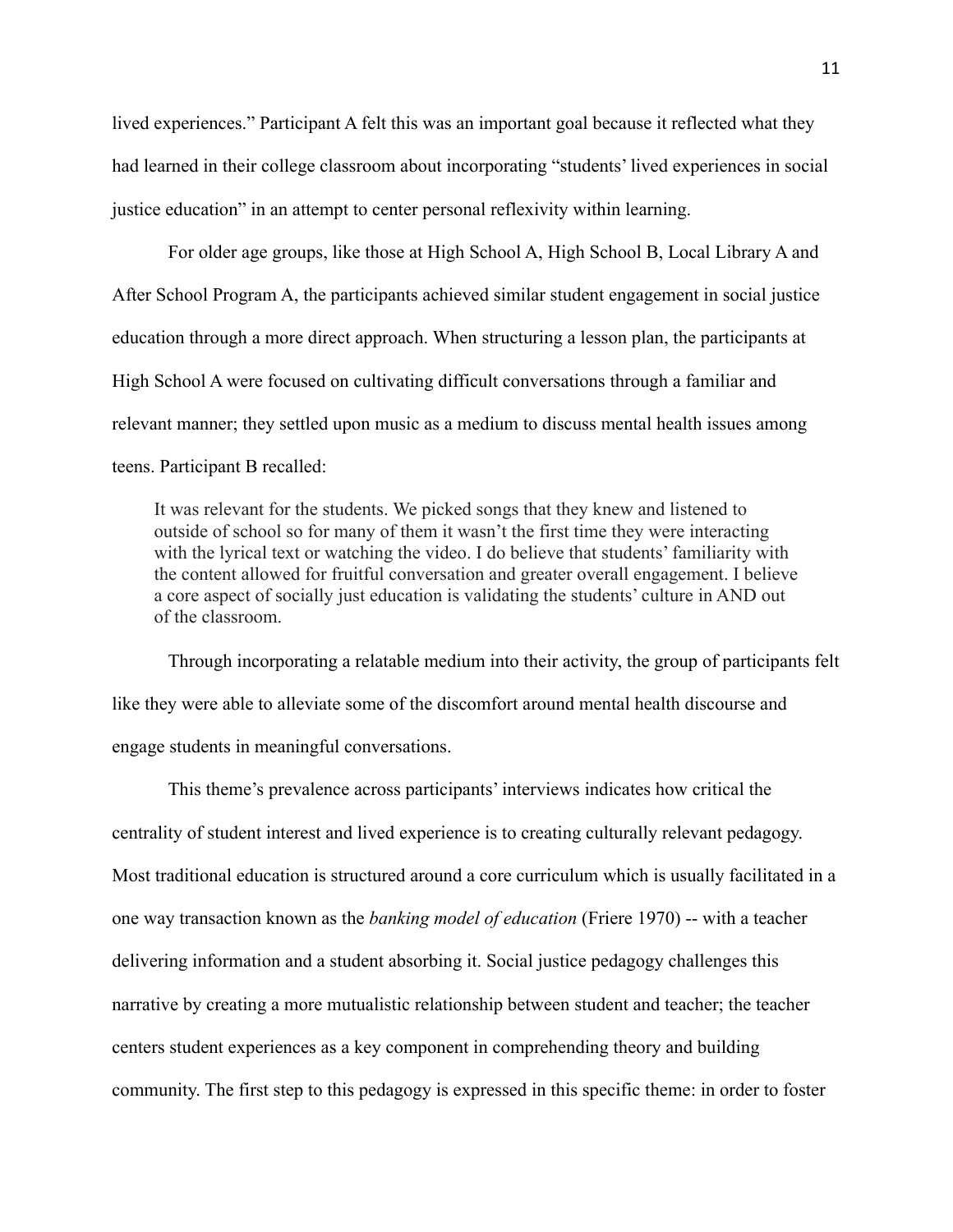student engagement, the facilitator must value students' interests and cultures while making the learning process relevant to life beyond the classroom.

The pattern across age groups demonstrates how social justice has the potential to be incorporated in every phase of education. Despite the variety in sites and age groups among students, this theme was revealed as a crucial part in how the undergraduate participant groups approached their lesson plans and generated overarching outcome goals. The participants who facilitated an activity at Childhood Education Center A deconstructed the concept of "community" with the goal of expressing how community can mean something different to every individual. As opposed to explaining this to the young students in a top-down lecture format, the facilitators instead took a ground-up tactic, asking the individual students to reflect on their own perception of community. Upon sharing different ideas with their peers, the students were able to better understand how their perspective of community is not universal within the classroom (Cooper & Gause 2007). They were then able to immediately put this lesson into action (Ladson-Billings 1995) because it was tangible, applicable and culturally relevant within their lives.

The participants that taught at High School A took a similar ground-up approach by placing students' interest in music as the foundation of their lesson and then incorporating mental health through the familiar medium. Mental health is notoriously an uncomfortable conversation, yet by tackling it through a widely recognized method, the undergraduate participant group was able to relieve some tension and open up a productive conversation (Parsons 2005). When mental health is immersed into a familiar conversation as opposed to lectured upon by teachers, the environment becomes more open and welcoming (Gay 2010). Students not only initiated a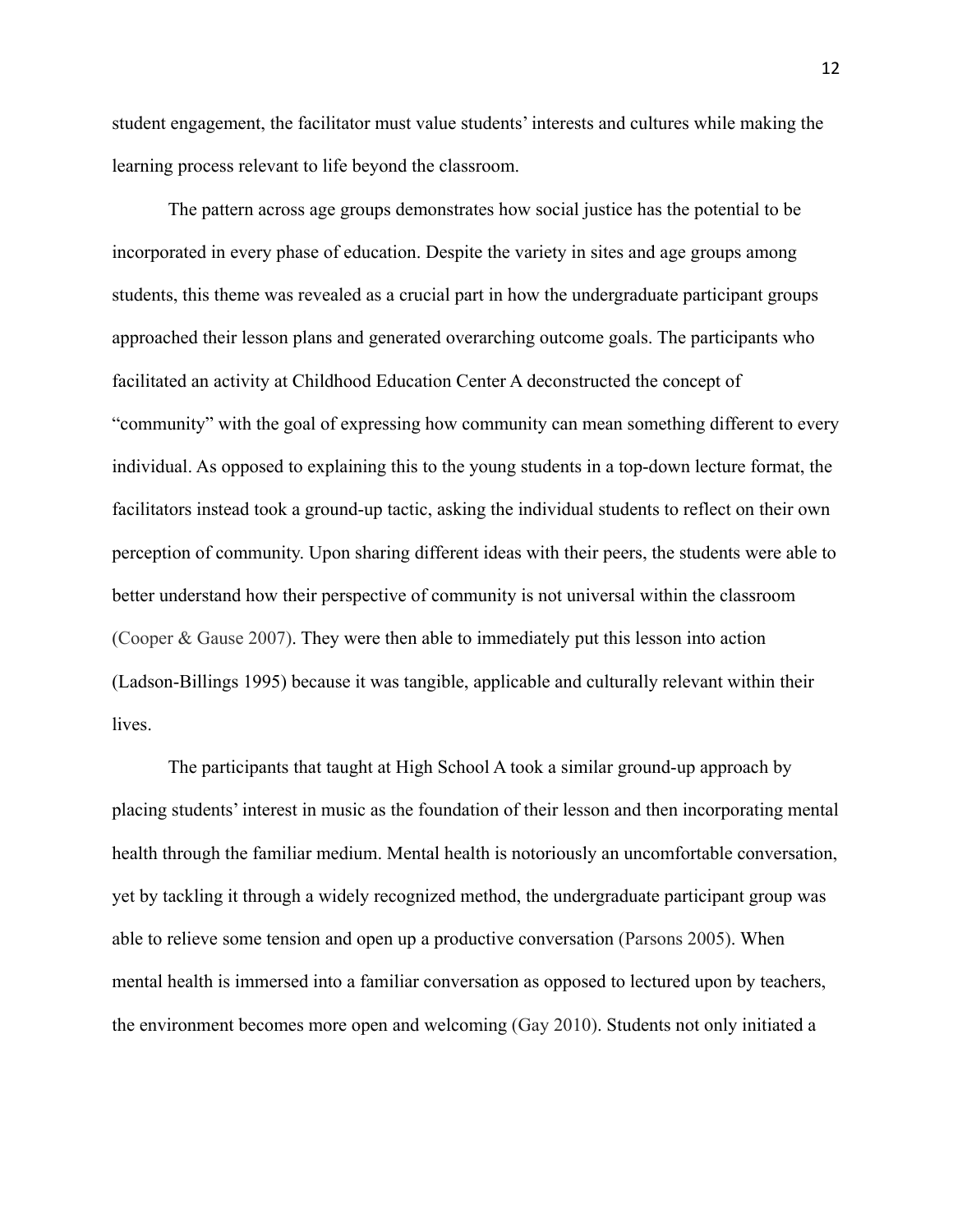discussion where they could learn from one another, but they simultaneously strengthened the community within their classroom.

Both of these facilitations serve as prime examples for the potential influence social justice education can have within classrooms and its role specifically in fighting poverty. As students gain agency within their own education, they develop awareness and communicative skills which become tools to daily life and the widespread mission to establish a more just and equitable society (Ladson-Billings 1995).

#### *Fostering Student Self-Expression Through Literacy-Based Activities*

The second theme is fostering student self-expression through literacy-based activities. This theme showed up in all 22 participant interviews, however it was discussed with the most detail at two sites: High School A and the Local Library A -- with students ranging from middle school to high school ages.

When beginning the process of creating a social justice activity, all of the undergraduate participants were asked to make the activity *literacy-based* by including some form of hands on engagement -- whether it be art, writing, reading etc. In the interviews, the participants reflect upon their thought process of choosing an activity medium that would be fitting for the age group of students. For example, for younger aged students at sites like Childhood Education Center A, the participants facilitated an art-based activity where the students expressed their idea of community through drawing symbols on a large class mural. On the older end of the spectrum, high school students participated in more writing based activities where they had the opportunity to individually reflect upon their own experiences and identities.

At the Local Library A, the participants facilitated a literacy-based activity where they began the class period by reading a few vignettes from *The House on Mango Street* (Sandra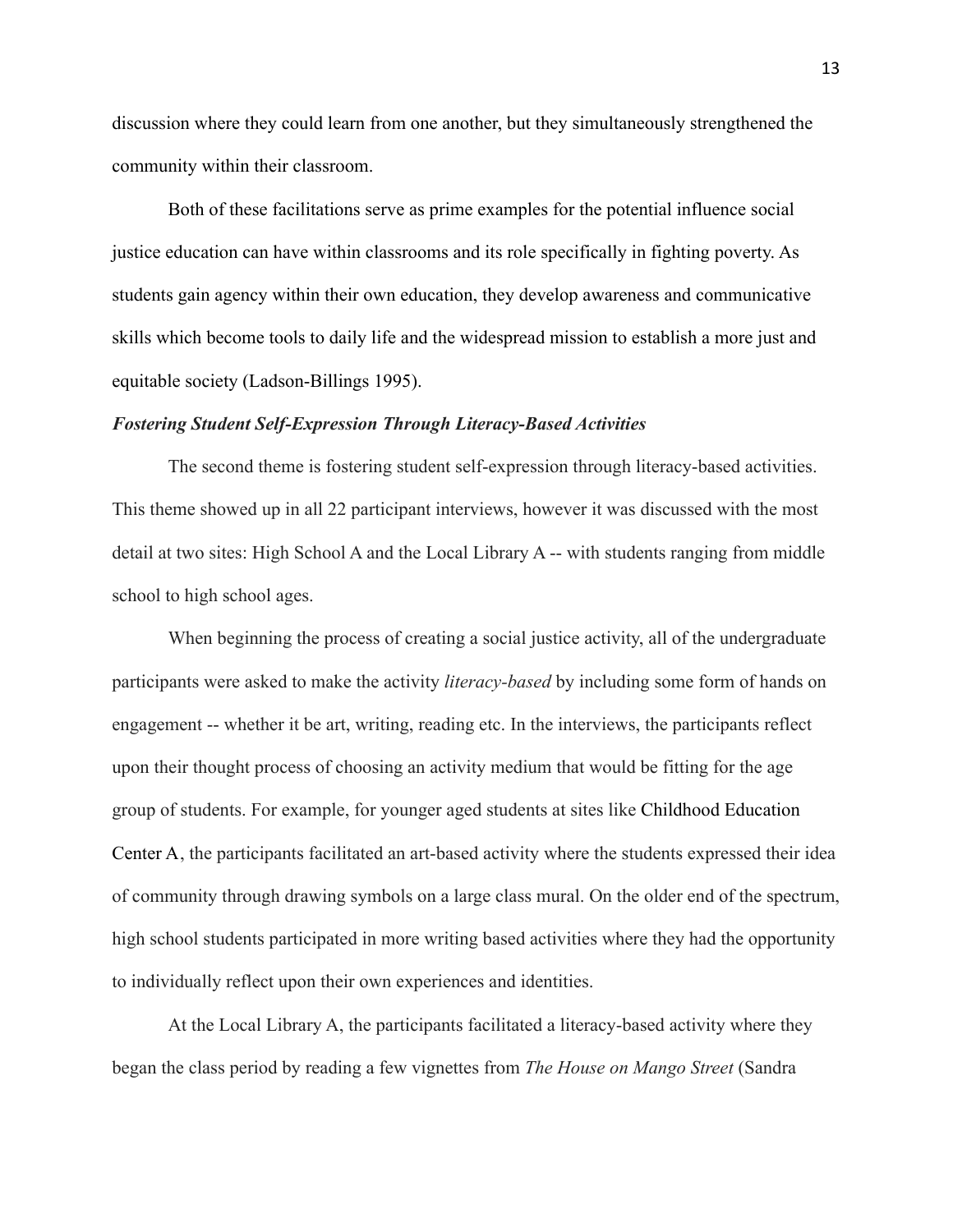Cisneros), a book about the coming of age experience from a young girl growing up in Hispanic quarter of Chicago. The students were then asked to write their own vignettes highlighting their experiences; the undergraduate participants recalled first sharing their own personal vignettes with the hopes of creating a more connected and open classroom environment. Participant C reflected:

Writing is such an important tool for students to communicate to the outside world but can also be an invaluable tool in personal reflection and growth. I think our activity touched on both of these aspects as we illustrated how students can use writing to express themselves outward but we also asked students to write pretty personal pieces that they need not share. Giving students this space to express themselves through writing sets them up to be able to use that tool for the rest of their lives.

Participant C found that writing provided a platform for all students to express themselves in a way that was comfortable and within their own boundaries. Not only did the written stories behave as a vehicle of communication among students, but they also allowed students to reflect introspectively and discover more about their own positionality.

The participants at High School A also found writing and literacy-based activities to be influential in creating a space for self reflection and community building. Their activity began with students watching a TedTalk by Chimamanda Ngozi Adichie titled "The Danger of a Single Story;" Adichie demonstrates the importance of viewing all individuals as complex beings, not restricted to one identity. Then the students self-identified across categories of social identity through an identity wheel activity and participated in a "gallery walk" to observe their peers' completed wheels. Finally, all of the students were invited to journal about the process, their experience with self reflection and their understanding of their personal positionality among their peers. Participant D wrote about the journaling activity and literature-based activities in general:

Writing provides students with an outlet for open and honest self reflection and expression, where they are free to find their voice and speak their innermost thoughts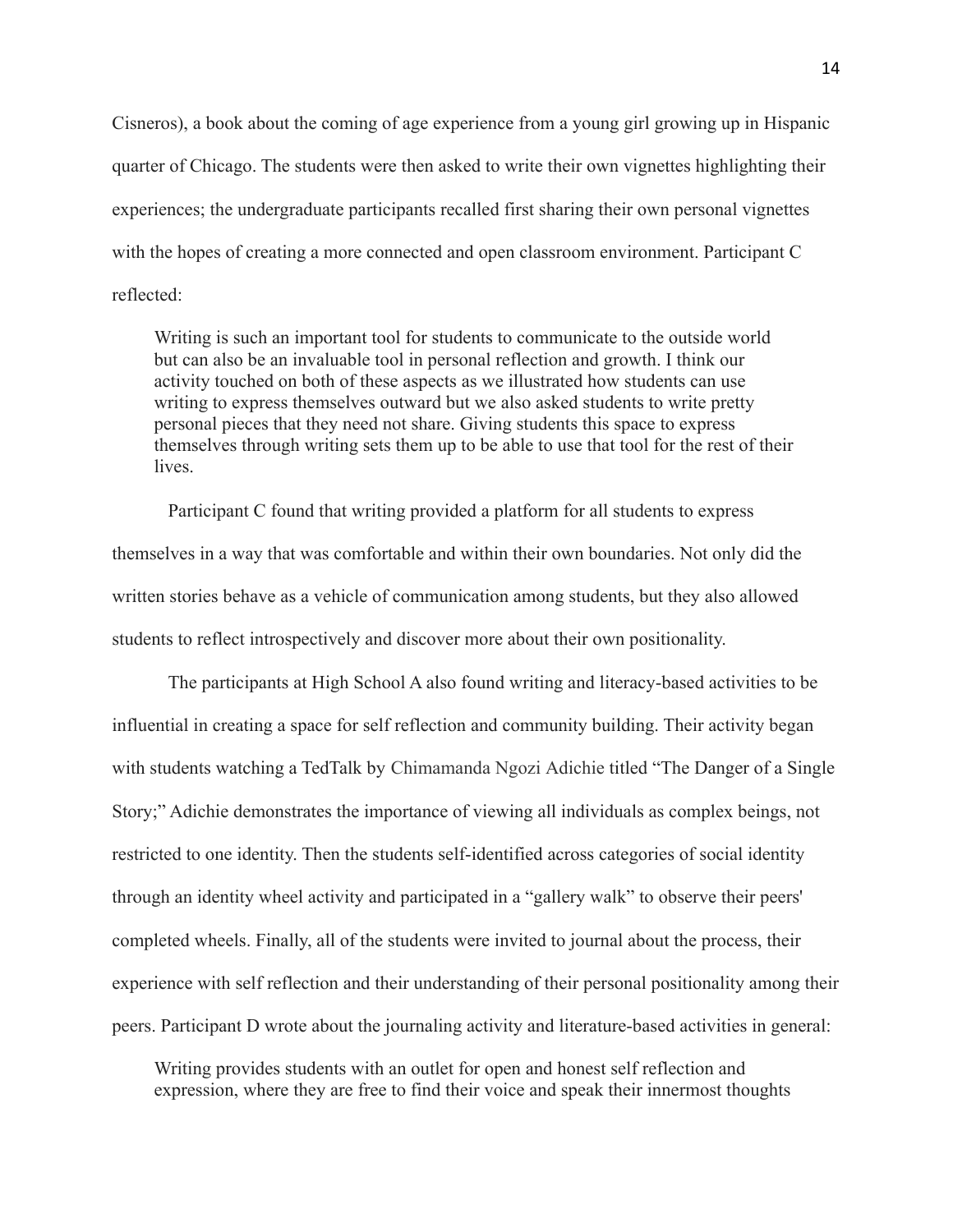and feelings without fear of judgement. This act can be especially potent for students with marginalized identities who come from under-resourced communities, because they are all too often rendered voiceless by those in power who seek to oppress and marginalize them. The activities we facilitated were literacy based by design, because we understood that the students we were working with might not have ever experienced a safe space where they could freely express themselves before.

In order for social justice education to reach its full potential of creating socially aware and conscious humans (Ladson-Billings 1995), educators must center the learning within methods that are accessible and meet the comfort needs of all students. For education to be culturally relevant*,* it is essential that educators recognize the individual starting places of each of their students and facilitate a lesson that provides a platform for self expression on multiple levels -- both internally and externally (Teixeira-Poit, Cameron & Schulman 2011). Every student comes from a different background and culture; it is critical that not only each culture is respected and valued, but also that each student feels that their own story is worth sharing (Bell, Roberts, Irani & Murphy 2008). Both the participants who facilitated at Local Library A and High School A fostered cultural relevance within their activities. Participant C and her facilitation group built their lesson from a book that highlighted a story from a very different culture than most students in the local town experience everyday. By framing the lesson on the platform of a young girl's marginalized identity, the facilitating group resisted the dominant white narrative that has been at the center of literature within education for decades. Additionally, the opportunity for students to write their own vignettes without too many channeling guidelines allows students to explore their own culture while not framing it as above or below that of their peers (Dunkerly‐Bean, Bean & Summers 2017).

Similarly, the participants facilitating at High School A, structured their activity around a video that expressed the danger of humans being funneled into one narrative. By watching this TedTalk and completing identity wheels, the students expressed their own backgrounds and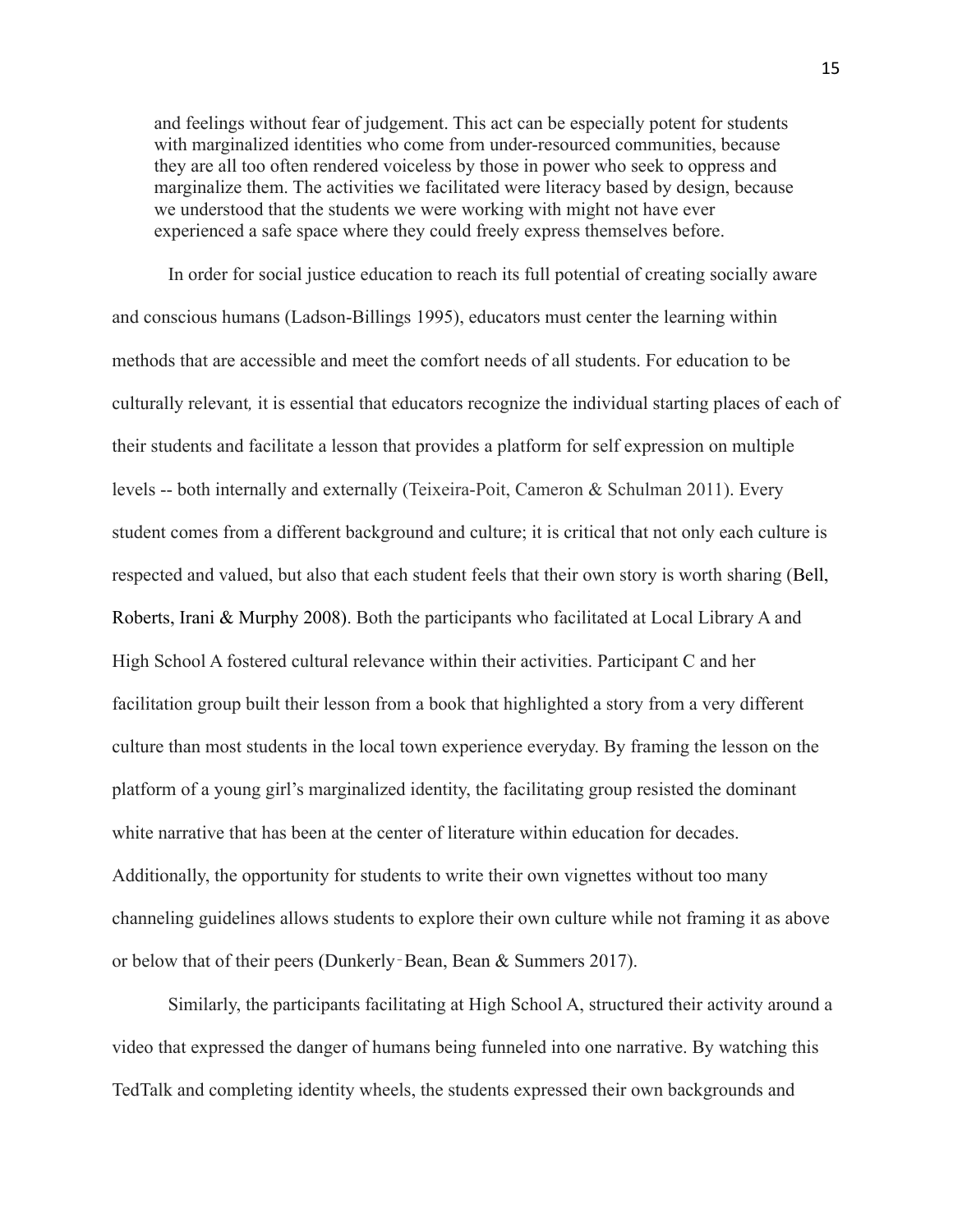individualities while also becoming aware of the varying cultures among their peers (Dunkerly–Bean, Bean  $\&$  Summers 2017). The journaling activity at the end tied together this overall culturally relevant activity by providing the means for students to privately reflect upon their experience with the activity as a tool for individual growth.

#### *Significance of Connection and Trust Building Between Students and Undergraduates*

The third theme in the research is the significance of connection and trust building between students and undergraduates. Across 22 participants, this theme showed up in 19 interview responses. The theme was relevant at all sites, but was particularly crucial to the experiences of participants facilitating at After School Programs A and B -- two nonprofits dedicated to serving low-income children.

Across every site, the participants express the significance of formulating connections with the local students, beyond a typical educator-student dynamic. Many of the participants recall a level of discomfort in entering an unfamiliar classroom setting; some participants shared how entering this new environment immediately made them more aware of their own positionality and how that is perceived differently at community sites rather than their college campus. Participant E, facilitating at After School Program A, stated:

I am a young, white woman who, at the time, attended a predominantly white private college. The students we worked with were young men of color. Historically, white women's voices have been valued above the voices of young men of color, often to the detriment to their livelihood.

However, the participants also note how this barrier subsided as they made a conscious effort to get to know the students and develop trust. Participant E said, "that was a moment where it felt like, although we were all drawing from very personal experiences, there was a sort of collective understanding in the room." Many of the participants who worked with high school aged students also acknowledged how their position as undergraduate students contributed to a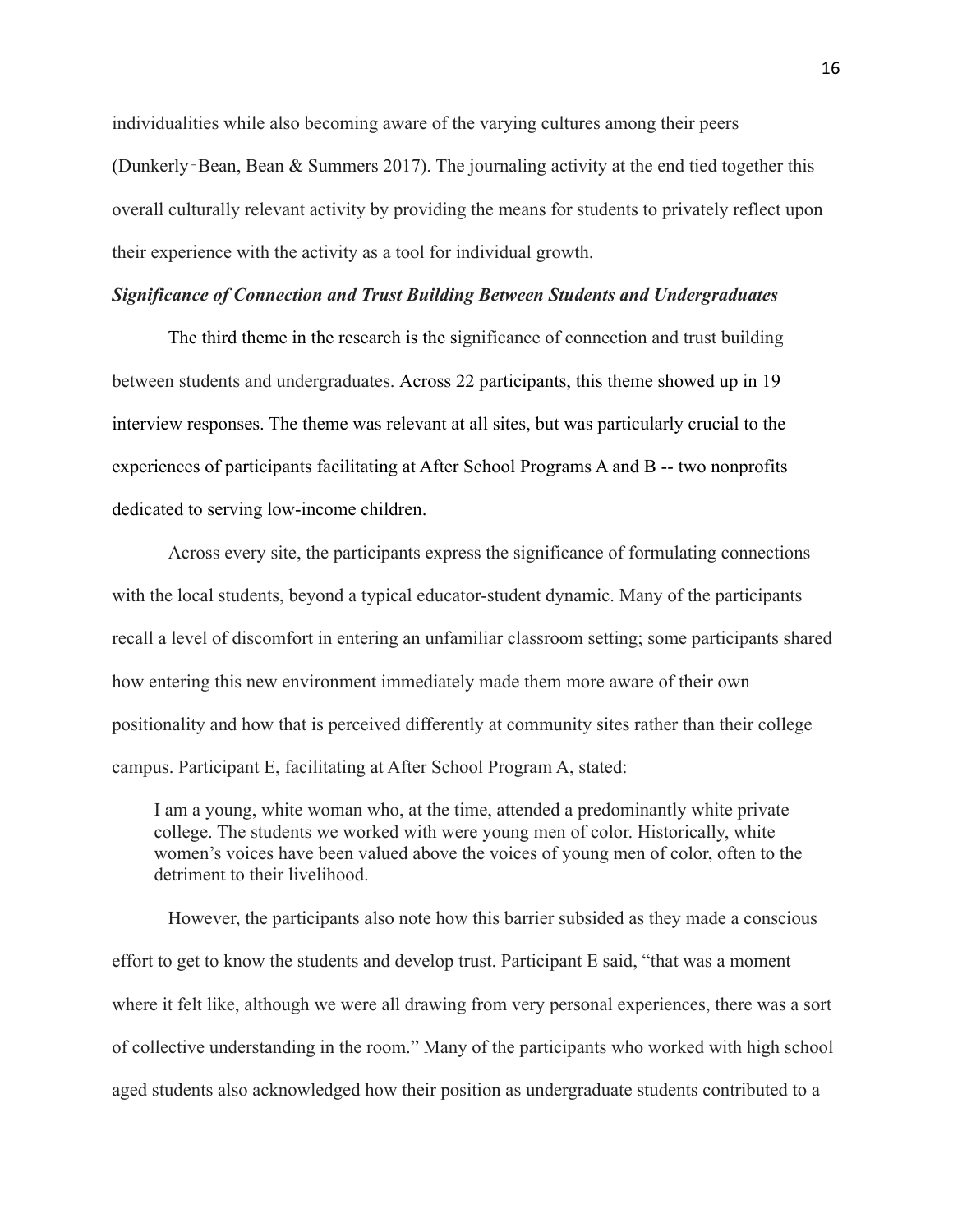more friendly and casual setting as opposed to the common power dynamic that often sets in between students and their teachers. Participant B shared how their close proximity to the high school students served as a model for the achievement of goals:

I think that as a person that has been through it and survived, I need to serve testament to other students that if post-secondary education is a goal of theirs that it is attainable, but we can't do that unless we provide students with a socially just education.

The participants who facilitated at After School Program B seemed to reflect upon their time spent at the site with specific attention to their relationship with the students and how that grew overtime. After School Program B serves low income children in an urban local community; as undergraduate students at an elite predominately white institution, the participants were instantly conscious of their own positionality. Participant F recalled:

So I think it's definitely important for me to see that as a white woman, I am someone that many students of color, particularly black students, may see as a threat or as someone they do not trust because of the white privilege I hold. So I think with that, at [After School Program B] it took a little more coaxing to gain students' trust and I had to kind of let the students do their own thing before I could fully interact with them.

Participant F continued to explain how this initial barrier broke down; as participant F shared more

personal anecdotes with the students, they reflected that same vulnerability and trust. Participant G

revealed how their time with the students at After School Program B made them more aware of how

critical relationship building is within social justice education as a whole.

I learned about the relationship building aspect of social justice education. The participation and enjoyment the students experienced through this activity could not have been generated without the warmth and friendliness of the [undergraduate] student group. As the name suggests, social justice education has so much to do with societal relationships and, in particular, relationships between educators and students.

The theme of relationship between the participants and the local students was pertinent across

almost all interviews -- which speaks to the power of connection and trust within social justice education.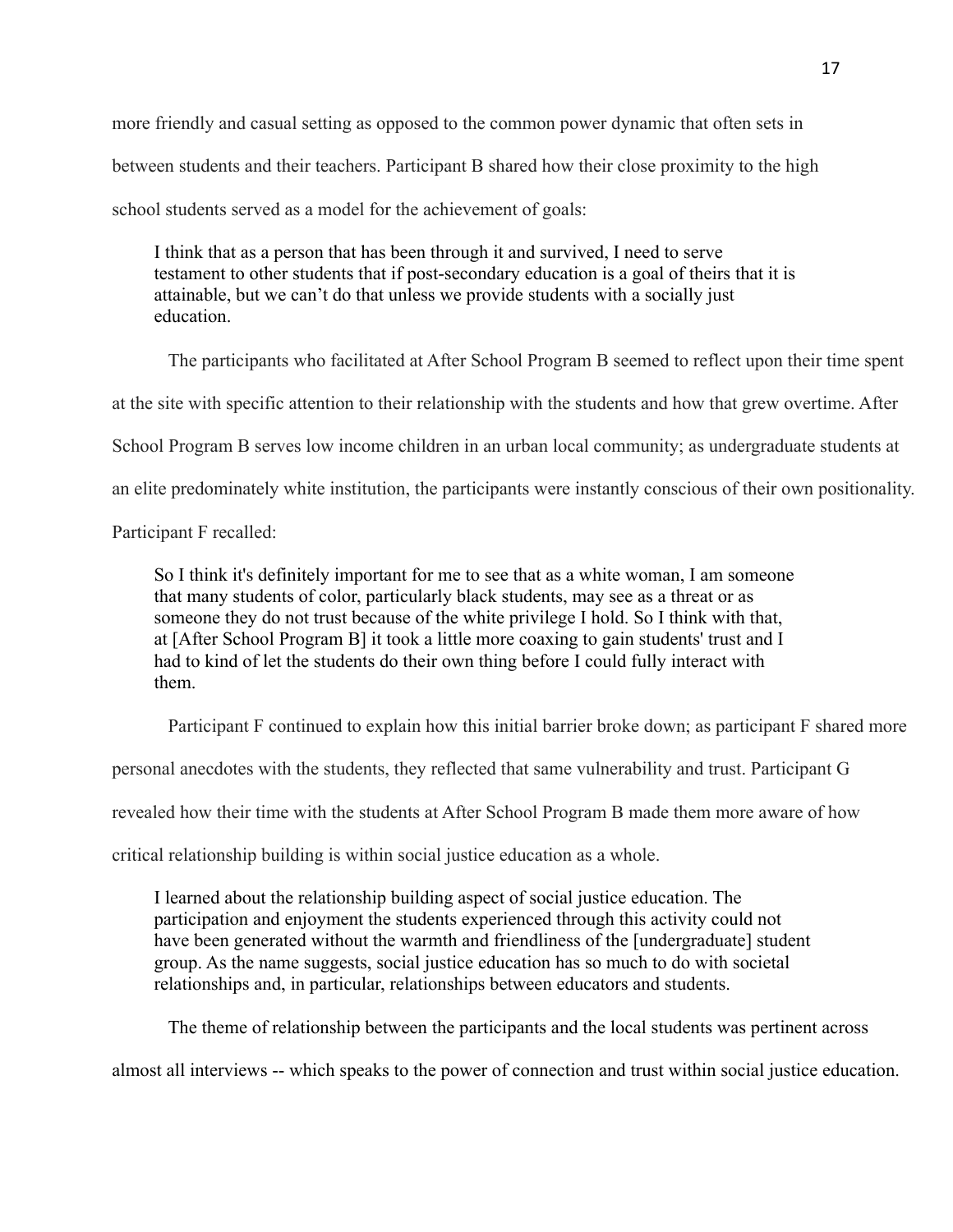Regardless of activity, the participants universally communicated how student vulnerability was essential to achieving a positive lesson outcome; the participants quickly realized that this unveiling would not be attainable without first creating a comfortable classroom environment established on the foundation of trust. Both participants E and F focused on this identity awareness raising moment as they confronted their own positionalities as white females reigning from an elite college and recognized how this would propose an inevitable barrier between them and the local students at their respective sites. In social justice education, it is critical to first acknowledge the identities of everyone in the room, including your own. This is often a step that is missed in traditional education, and because of that disregard, many classrooms struggle to develop trust between student-student relationships as well as student-teacher relationships. Both participant E's and F's interviews demonstrate how this step of self reflection is key to eventually nurturing a connection with the students, they both accept that this relationship may take time and give agency to the students to develop trust at their own pace.

Once this certain degree of trust was established within the classroom environment, the participants were actually able to develop a relationship with the students beyond their facilitator; their closer age proximity to the students allowed them to be viewed as friends and potentially a projection for the near future (Bentley & Hendricks 2018). In order to achieve education that is culturally relevant, it is imperative for students to feel valued and respected not only by their peers, but also by their teachers. By becoming vulnerable in front of the classroom, participant B was able to see reflections of her own identity in the students and used her story as a representation of possibility and hope. The age proximity between the participants and the CNY students was brought up throughout many interviews. As social justice education serves to uplift students by granting them some agency over their own education, it is important for them to learn from individuals who are not much older than themselves (Tiessen 2018). Learning can be so much more than this linear top-down transaction of knowledge that a traditional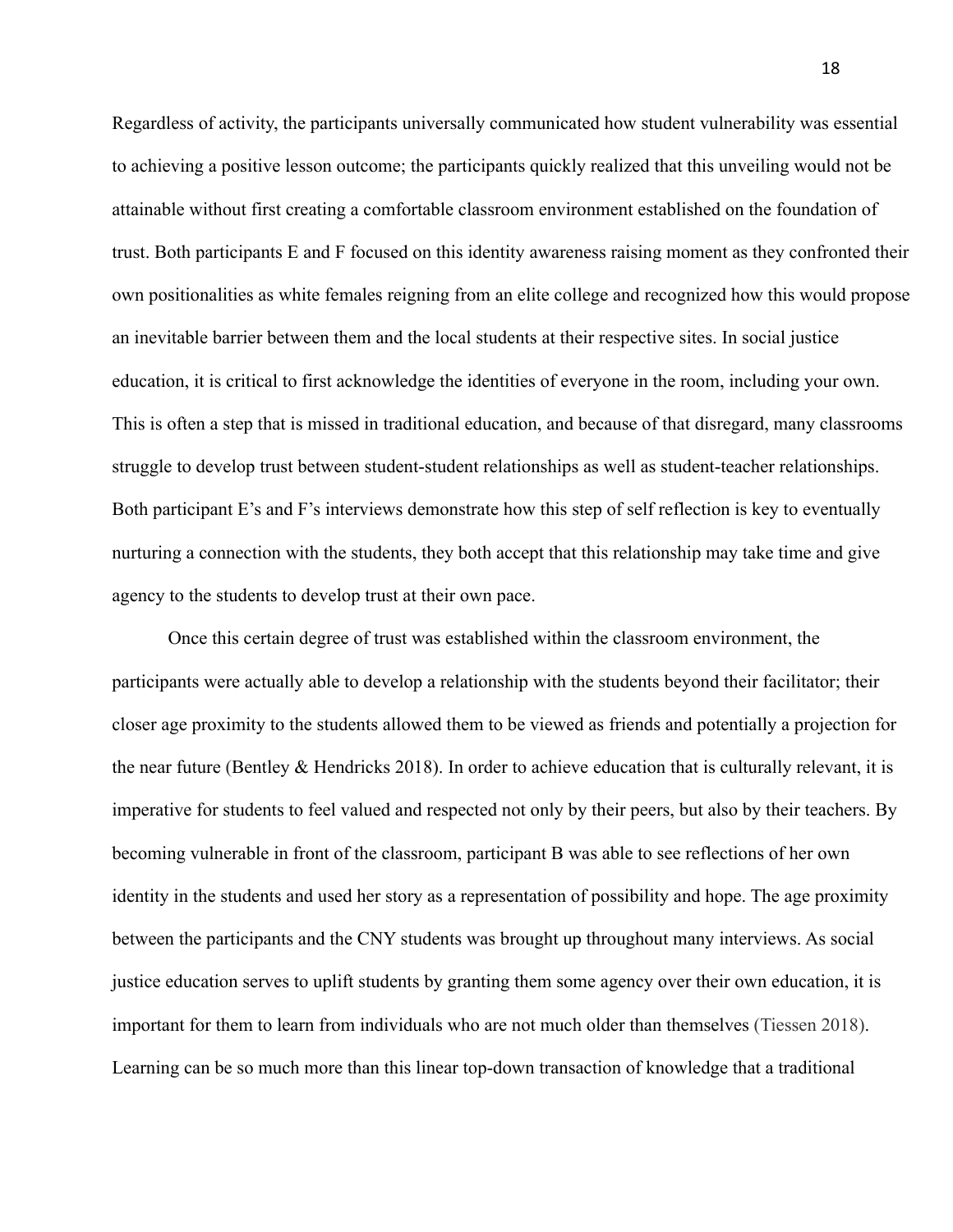teacher-to-student dynamic promotes. As educators transition to building their lesson plans on a culturally relevant foundation, they find there is not only much to teach, but also much to discover from their students (Akella 2012). This multidimensional relationship makes learning more of a collaborative experience which prompts students to feel more confident utilizing their newfound critical consciousness outside of the classroom.

#### *Value of Experiential Learning*

The fourth theme in the research is the value of experiential learning. This theme showed up in all 22 participants' interview responses with two main sub-themes breaking it down: *Critical Moments for the Undergraduate Participants* and the *Advantage of Implementing Theory in Practice*.

#### *Critical Moments for Undergraduate Participants.*

The undergraduate students expressed multiple critical moments where they were either confronted with moments that made them reflect upon their own positionality or unplanned moments when they had to adapt. Overall, they expressed that the opportunity to partake in field work was vital to their realization that learning is not always a clear-cut process. Some participants expressed physical challenges; for example, at Childhood Education Center A the participants entered the site expecting a classroom and ended up facilitating in a noisy gym. Other participants shared their challenges when the lesson didn't go entirely according to the plan. One of the participants teaching at the Local Library A reflected on an instance during their facilitation when a teacher interrupted with a problematic comment in front of the entire class. Participant C, recalls freezing in front of the class, knowing the comment was going directly against their goals for the lessons but also not knowing how to respond. Participant C reflected: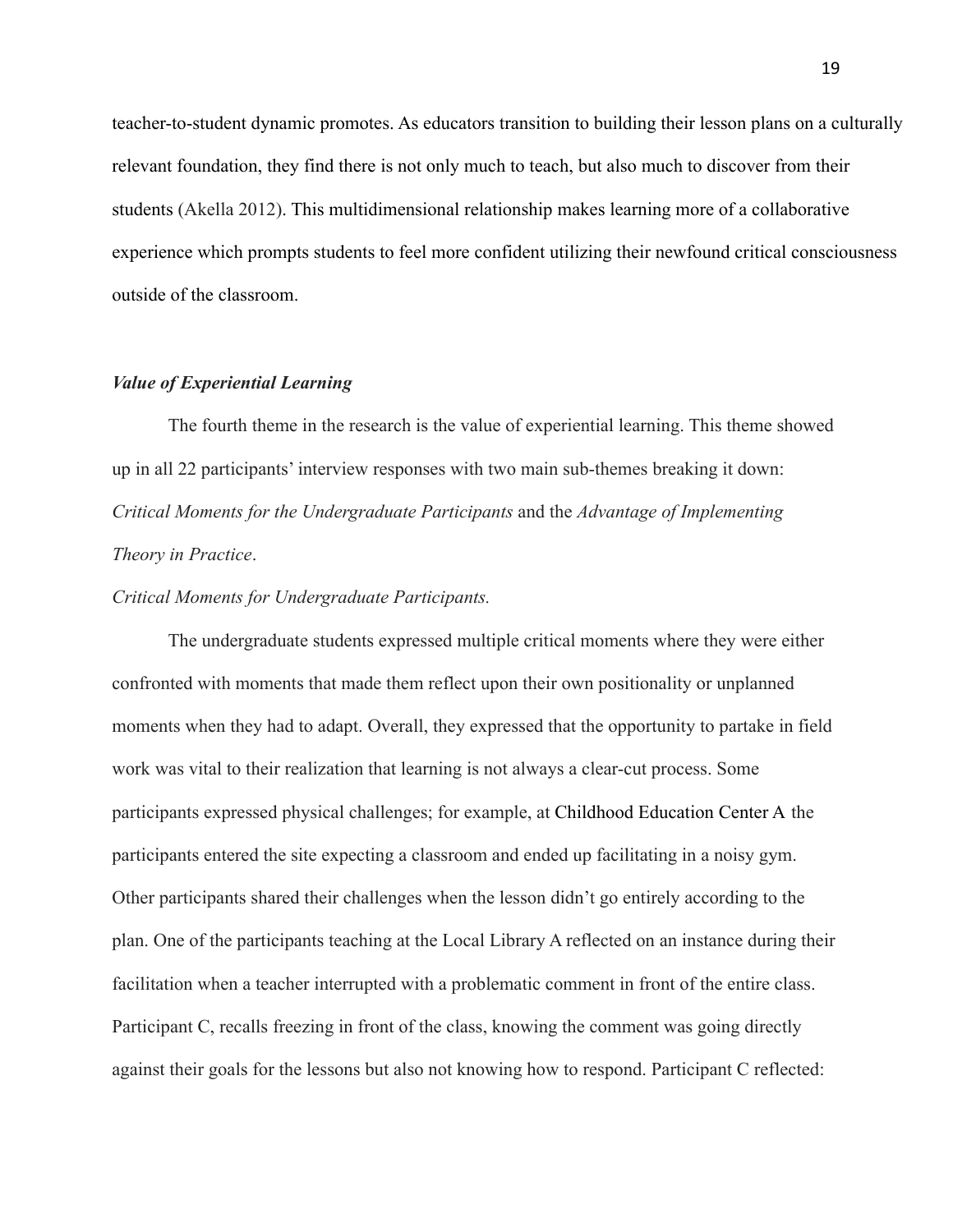This moment has stuck with me because it felt like a real turning point in the lesson. I think that we could have ignored the comments and pretended like they were not a big deal but the moment has stuck with me because [College Professor] showed how to appropriately but forcefully reject harmful comments.

All four participants facilitating at Local Library A touched on this moment; they remembered it as a moment of shock and uncertainty, but also one that was critical to their understanding of social justice work. Although they were taking a course that prepared them to deliver a social justice based activity, no in-class lesson could have predicted a moment like this. Experiential learning does not train students to overcome every unexpected moment, however each moment they encounter prepares them to be more flexible and confident when challenges arrive. This moment was fundamental to the participant's understanding of culturally relevant teaching styles as they saw first-hand a teacher who was lacking positionality consciousness.

#### *Advantage of Implementing Theory in Practice*

Many of the participants reflected upon how experiential learning provided them with the opportunity to put the theory they learned in their college education courses into action. Despite their depth of knowledge and theory, the participants still expressed feelings of unease when encountering unexpected moments. One participant who facilitated at both After School Program B and High School A reflected upon how the opportunity to teach in a real classroom setting taught them something they could never learn from sitting through a college lecture. Participant D recalled:

I got to witness firsthand the positive impact that social justice education work can have on students with marginalized identities. I took the knowledge I gained in my coursework about the issues in our education system and supplemented it with invaluable real-life experience to support what I had learned. Though I may have understood the theory behind much of the social justice pedagogy I read and wrote about in my college classroom, I had the opportunity to put everything into practice at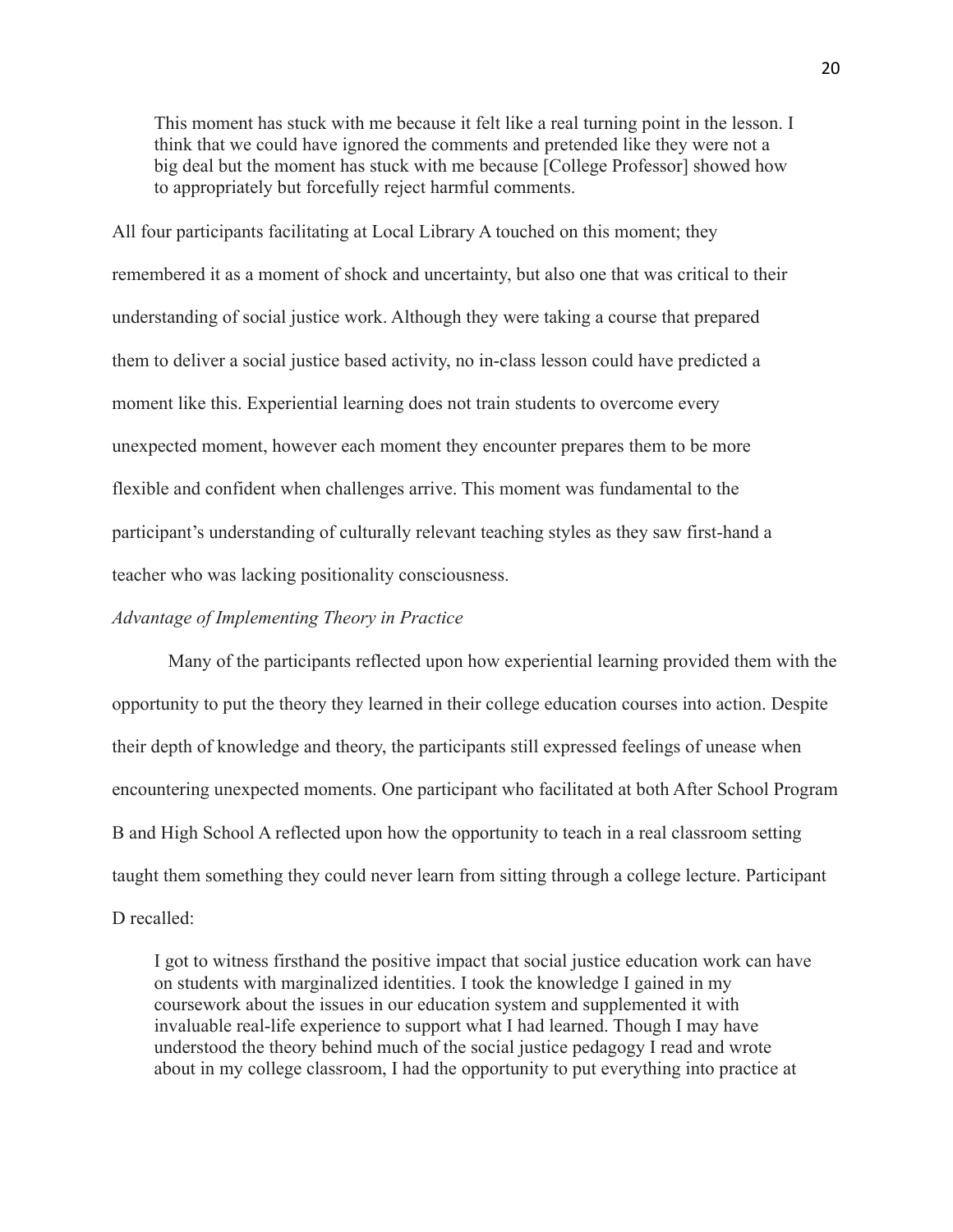both sites I visited, which cemented for me the value of educational initiatives driven by a mission of social justice.

Across all of the sites, many of the participants found that the experience of entering their community was essential to their understanding of social justice education as anti-poverty work. Although the college is less than a mile from the town and within 20 minutes of a larger city, students rarely have the opportunity to get off campus and take part in community partnership work. The participants found that their experience off campus really opened their eyes to how much they could learn from people whose lives may be different from their own. Theory, especially in education and sociology coursework, is essential to analyzing the functions of society (Coffey 2010). However, the application of that theory is truly where the understanding begins. Lecture pedagogy is a critical component of undergraduate education, yet its broad delivery format also has a large potential to lack cultural relevance. This study, along with other research (Coffey 2010; Akella 2012), proves that education is most powerful when it combines theoretical lecture and experiential pedagogies. The opportunity for undergraduate students to put new knowledge into action in their local communities is largely influential in grasping the intersection of theory and the real world.

#### **Conclusion**

If everyone has a right to livelihood, then everyone should concurrently be guaranteed a right to high-quality education. Research, both past (Ladson-Billings 1995; Gay 2010) and present (Taylor, Lorin, & Milosh 2019) has built upon this notion, believing education alone to be the minimum, and one that may be fulfilled by traditional education. Yet in order for one to truly acquire an expansive and profitable education, the process must cater to the individual needs of students and become culturally relevant within the context of each of their lives. As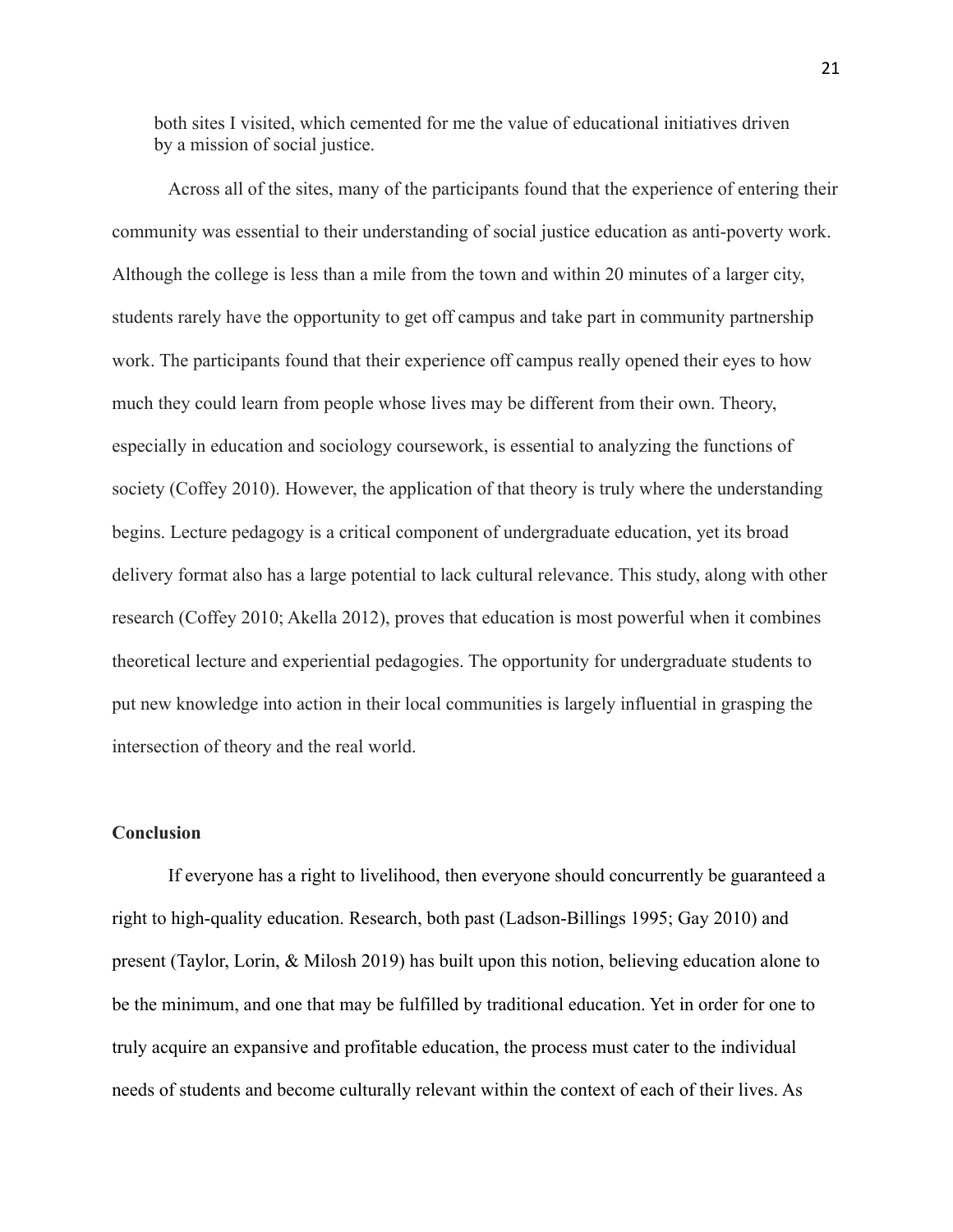discussed in the book *Higher Education and Democracy: Essays on Service-Learning and Civic Engagement* (Saltmarsh & Zlotkowski 2011), it is just as critical to recognize that this context is ever changing; shifts in demographics continue to bring more nontraditional students to classrooms each school year, resulting in a call for learner-centered education. Pedagogy must evolve to meet society's evolving needs, fostering an increase of student agency in the classroom and likewise a change to create more dynamic educator-student relationships.

This research plunged into a specified area of social justice education, observing how this type of education has particularly positive outcomes when executed through literacy based activities. Overall, the findings disclosed that the most effective forms of education are culturally relevant to the students. Students learn best when material is taught through a familiar medium that is applicable outside of the classroom. Many patterns emerged through analyzing the data, yet four themes were most reoccurring across all of the sites and nearly all of the participants. These themes reveal student-centered learning as a critical component to social justice education. Students' identities and interests should be largely valued when creating a lesson plan and a literacy structured activity appears to be a powerful vehicle in fostering self expression. Trust building and connections between educators and students is largely significant in creating a classroom community that encourages this self expression and participation. As learning shifts to become more student centered, the participants found they also had to adapt and become flexible to students' needs and individual paces.

While the findings of this research alone reveal the productive potential of social justice education, there are still many routes to be further explored in future projects. The undergraduate research participants reflected constructively about their experience facilitating a lesson plan at a nearby site, yet almost all of the participants expressed that time felt limited and proposed an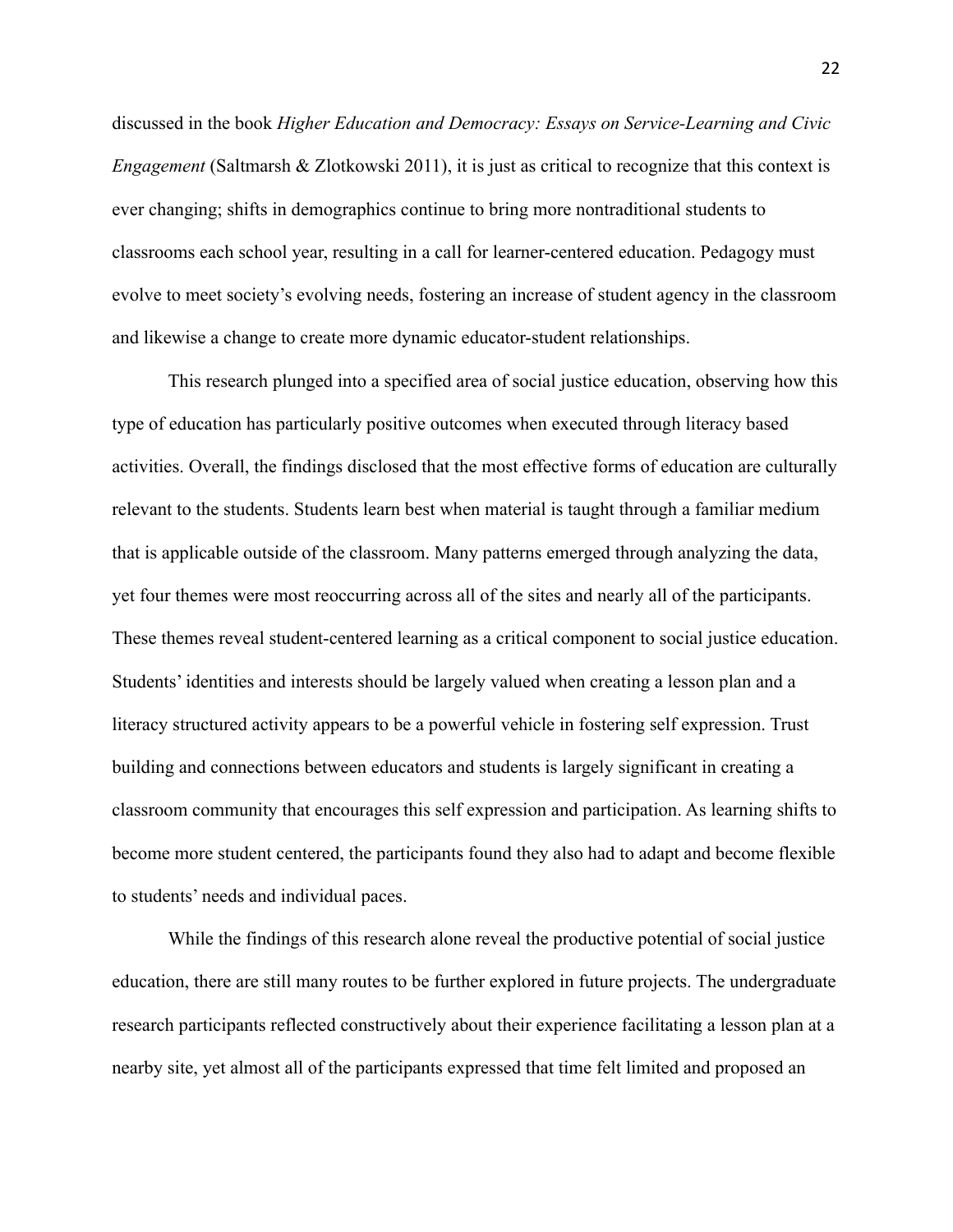extension for this type of field learning in projects to come. This project opens a door to further examine the significance of community partnerships between colleges and universities with local towns and schools. Future research has the potential to illuminate how these partnerships serve as a positive mode of learning for both undergraduate students and local community members. Additionally, while this project contributed to the call for more evidence applying Ladson-Billings' and Gay's theories to educational settings (Aronson & Laughter 2016), there is still ample opportunity for future research to further confirm the relationship between culturally relevant social justice education with positive student outcomes.

Social justice education has an overwhelming potential to generate positive outcomes among both educators and students. By adapting a learning process which typically operates around a core curriculum to instead center students, the research revealed a more collaborative and community oriented classroom composed of aware and active students. This study establishes social justice education as an instrumental element to the upbringing of all individuals. The findings demonstrate student growth in developing identity consciousness along with the ability to critique the status quo with aspirations of creating a more just and equitable society.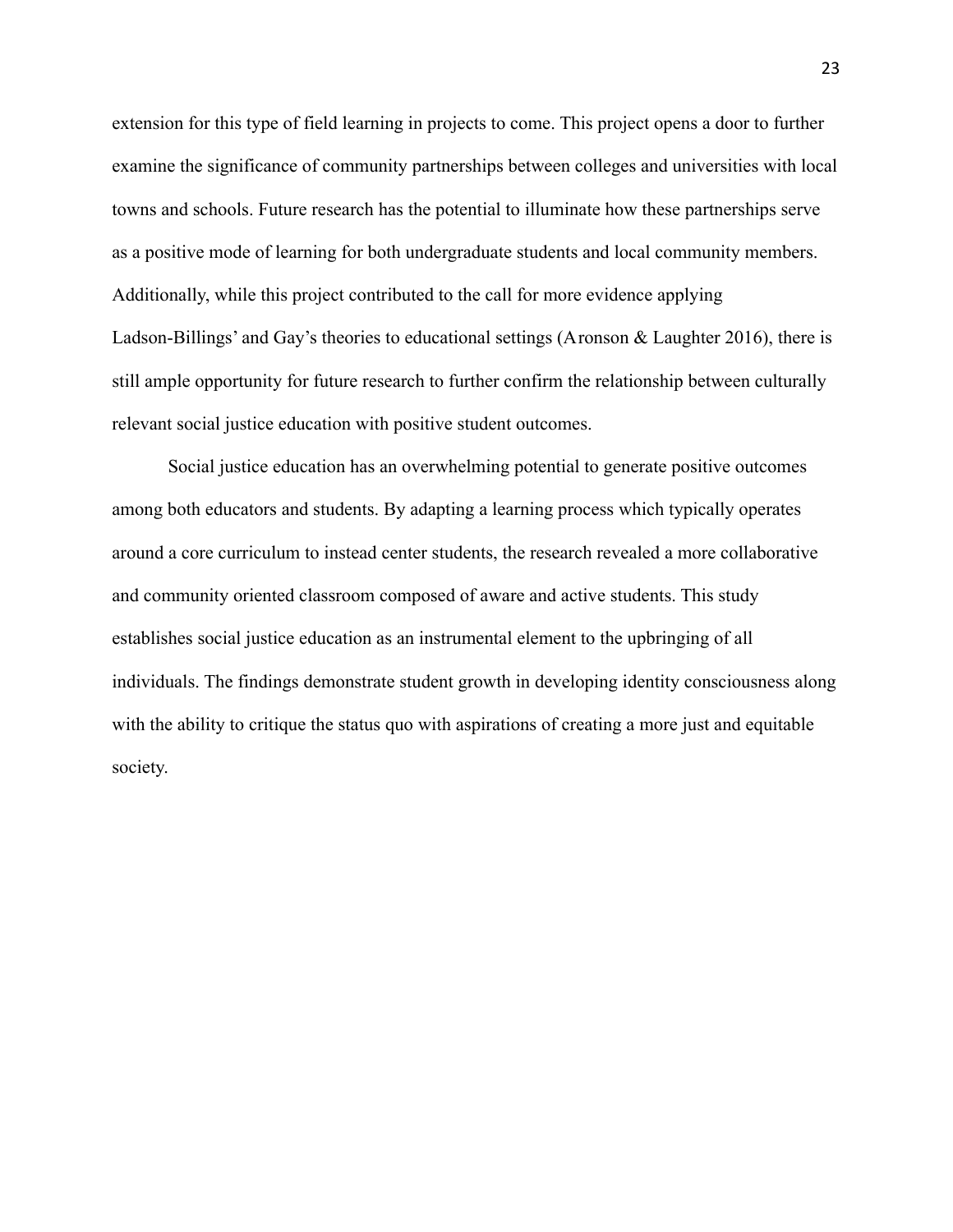#### References

- Akella, D. (2010). Learning together: Kolb's experiential theory and its application. *Journal of Management & Organization, 16*(1), 100-112. doi:10.5172/jmo.16.1.100
- Aronson, B., & Laughter, J. (2016). The Theory and Practice of Culturally Relevant Education: A Synthesis of Research Across Content Areas. Review of Educational Research, 86(1), 163–206. <https://doi.org/10.3102/0034654315582066>
- Bell, L. A., Roberts, R. A., Irani, K., & Murphy, B. (2008). *The Storytelling Project Curriculum.* Race Equity Tools. Retrieved May, 28, from [https://www.racialequitytools.org/resourcefiles/stp\\_curriculum.pdf](https://www.racialequitytools.org/resourcefiles/stp_curriculum.pdf)
- Bentley, E., & Hendricks, M. B. (2018). Dreaming big: The ongoing story of the collaboration between a university, a school district, an author and an illustrator. *School-University Partnerships, 11*(4), 78-86. Retrieved May, 27, from <https://search-proquest-com.ez.hamilton.edu/docview/2322045300?accountid=11264>
- Borrero, N., Ziauddin, A., & Ahn, A. (2017, November 30). Teaching for Change: New Teachers' Experiences with and Visions for Culturally Relevant Pedagogy. Retrieved July 07, 2020, from <https://eric.ed.gov/?id=EJ1172314>
- Brown, B. A., Boda, P., Lemmi, C., & Monroe, X. (2019). Moving Culturally Relevant Pedagogy From Theory to Practice: Exploring Teachers'Application of Culturally Relevant Education in Science and Mathematics. Urban Education, 54(6), 775–803. <https://doi.org/10.1177/0042085918794802>
- Cairney, K., & Breen, A. V. (2017). Listening to their lives: Learning through narrative in an undergraduate practicum course. *The Canadian Journal for the Scholarship of Teaching and Learning, 8*(3), 1-15. doi:10.5206/cjsotl-rcacea.2017.3.3
- Coffey, H. (2010). "They taught me": The benefits of early community-based field experiences in teacher education. *Teaching and Teacher Education, 26*(2), 335-342.
- Cooper, C., & Gause, C. (2007). "Who's Afraid of the Big Bad Wolf?" Facing Identity Politics and Resistance When Teaching for Social Justice. *Counterpoints, 305*, 197-216. Retrieved May 28, 2020, from [www.jstor.org/stable/45136061](http://www.jstor.org/stable/45136061)
- Dunkerly‐Bean, J., Bean, T., & Summers, R. (2017, February 14). International Literacy Association Hub. Retrieved May 27, 2020, from <https://ila.onlinelibrary.wiley.com/doi/10.1002/trtr.1566>
- Freire, P., & Ramos, M. (2009). Chapter 2 from "Pedagogy of the Oppressed". *Race/Ethnicity: Multidisciplinary Global Contexts,2*(2), 163-174. Retrieved July 12, 2020, from [www.jstor.org/stable/25595010](http://www.jstor.org/stable/25595010)